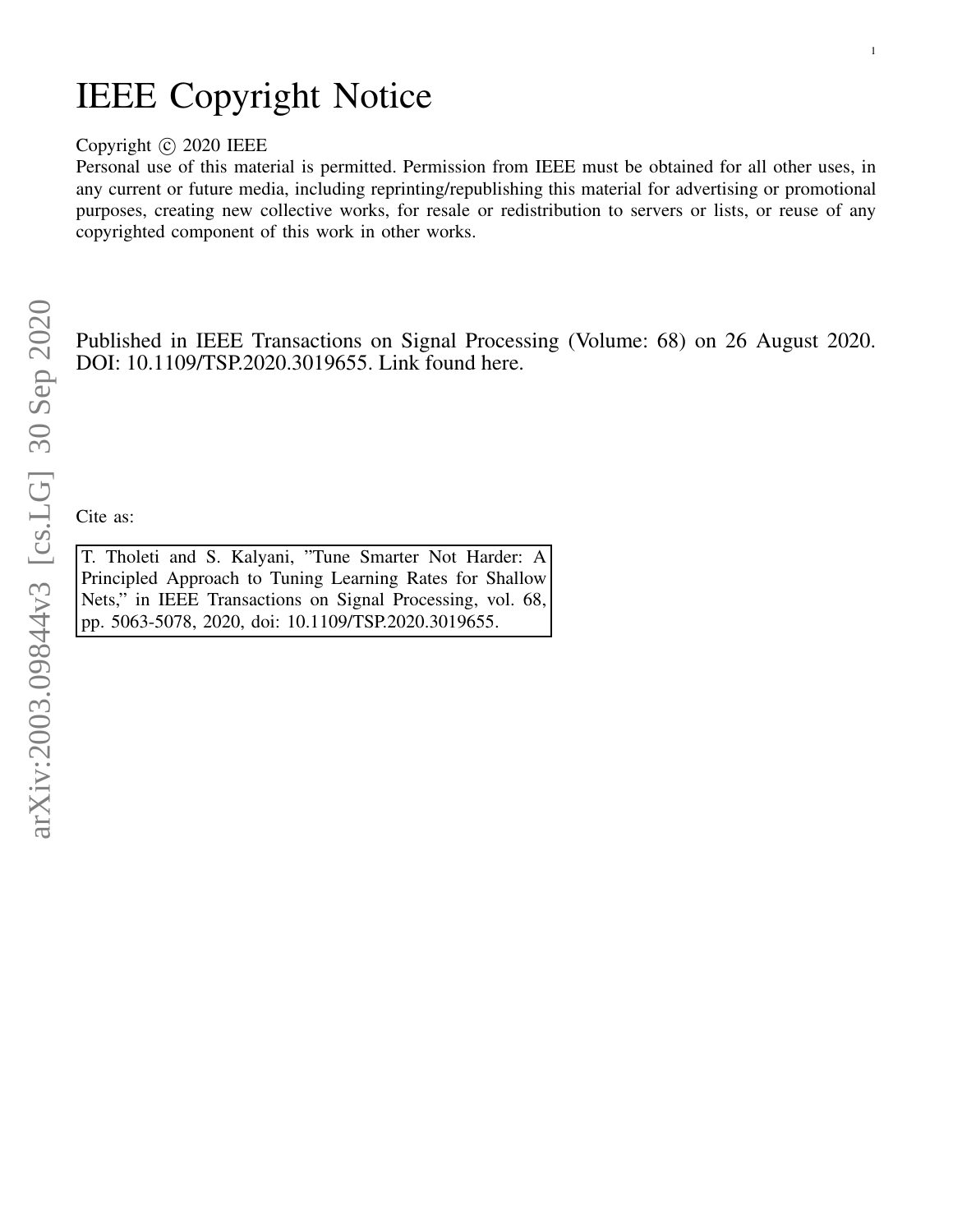# Tune smarter not harder: A principled approach to tuning learning rates for shallow nets

Thulasi Tholeti\* Sheetal Kalyani\*

*Abstract*—Effective hyper-parameter tuning is essential to guarantee the performance that neural networks have come to be known for. In this work, a principled approach to choosing the learning rate is proposed for shallow feedforward neural networks. We associate the learning rate with the gradient Lipschitz constant of the objective to be minimized while training. An upper bound on the mentioned constant is derived and a search algorithm, which always results in non-divergent traces, is proposed to exploit the derived bound. It is shown through simulations that the proposed search method significantly outperforms the existing tuning methods such as Tree Parzen Estimators (TPE). The proposed method is applied to three different existing applications: a) channel estimation in OFDM systems, b) prediction of the exchange currency rates and c) offset estimation in OFDM receivers, and it is shown to pick better learning rates than the existing methods using the same or lesser compute power.

# I. INTRODUCTION

Deep neural networks have made significant improvements to fields like speech and image processing [1], communications [2]–[4], computer vision, etc. [5]. These networks are typically trained using an iterative optimization algorithm such as Gradient Descent (GD) or its multiple variants [6], [7]. To successfully deploy these networks for various applications, the hyper-parameters of the network, namely the width and the depth of the network and the learning rate used for training should be carefully tuned [8].

Initially, manual search and grid search were the most popular approaches [9]. The authors of [10] then showed that randomly chosen trials were more efficient in terms of search time for hyper-parameter optimization than a grid-based search. However, in both the methods, the observations from the previous samples are not utilized to choose values for the subsequent trials. To remedy this, Sequential Model-Based Optimization (SMBO) was introduced to perform hyperparameter tuning where the next set of hyper-parameters to be evaluated are chosen based on the previous trials [11]. Some of the well-known models for Bayesian optimization are Gaussian Processes [12], random forests [13] and TPE [14].

In the methods listed here so far, the tuning of hyperparameters is typically performed as a black-box module, i.e., without utilizing any information about the objective function to be minimized. There exist many applications in which the architecture of the network is fixed, for which the number of layers and the width of the network are already specified

\*The authors are with the Department of Electrical Engineering, Indian Institute of Technology Madras, Chennai, India 600 036. Email: {ee15d410,skalyani}@ee.iitm.ac.in

and are not treated as hyper-parameters. Given such an architecture, the learning rate is an important hyper-parameter as it determines the speed of convergence of the optimization algorithm [15]. In such cases, it would be beneficial if the learning rate is derived as a function of the objective as it can be simply recomputed for a new set of inputs instead of tuning the learning rate from scratch.

The idea of tuning-free algorithms has recently attracted attention, not only in neural networks but in the context of other algorithms as well. For example, [16] proposed a tuning-free Orthogonal Matching Pursuit (OMP) algorithm, [17] proposed a tuning-free hedge algorithm and [18] proposed a parameter-free robust Principal Component Analysis (PCA) method. To propose such a tuning-free equivalent for the GD algorithm while training neural networks, it would require a theoretical analysis of the objective function. Although neural networks are applied to varied applications, little is known about its theoretical properties when the network consists of multiple hidden layers. Most theoretical works such as [19], [20] are available for networks with one or two hidden layers, which we call shallow networks.

Although deep neural networks are popular in computer vision and image processing where the objective function is complex, applications in areas like wireless communication and finance predictions still employ shallow feedforward neural networks as evidenced by works in [21]–[25]. In [22], channel estimation for Orthogonal Frequency Division Multiplexing (OFDM) systems was done using a single hidden layer network. Shallow networks were also used in applications like user equipment localization [25], symbol detection in highspeed OFDM underwater acoustic communication [26] and Direction of Arrival (DoA) estimation [24]. In all the above, the architecture for a given application was fixed and the learning rate was chosen by manual tuning or grid search.

For such applications which employ a fixed shallow architecture, a theory-based approach for choosing the learning rate will save the computation which would otherwise be spent on tuning hyper-parameters. The learning rate of the optimization algorithm has been associated with the Lipschitz properties of the objective function, namely the Lipschitz constant of the gradient of the objective function in [27]. Although, there has been significant interest in analyzing the Lipschitz properties of neural networks in recent literature [28], [29], these works focus on the Lipschitz constant of the output which plays an important role in analysing the stability of the network, and not on the gradient Lipschitz constant of the objective which is required for quantifying the learning rate.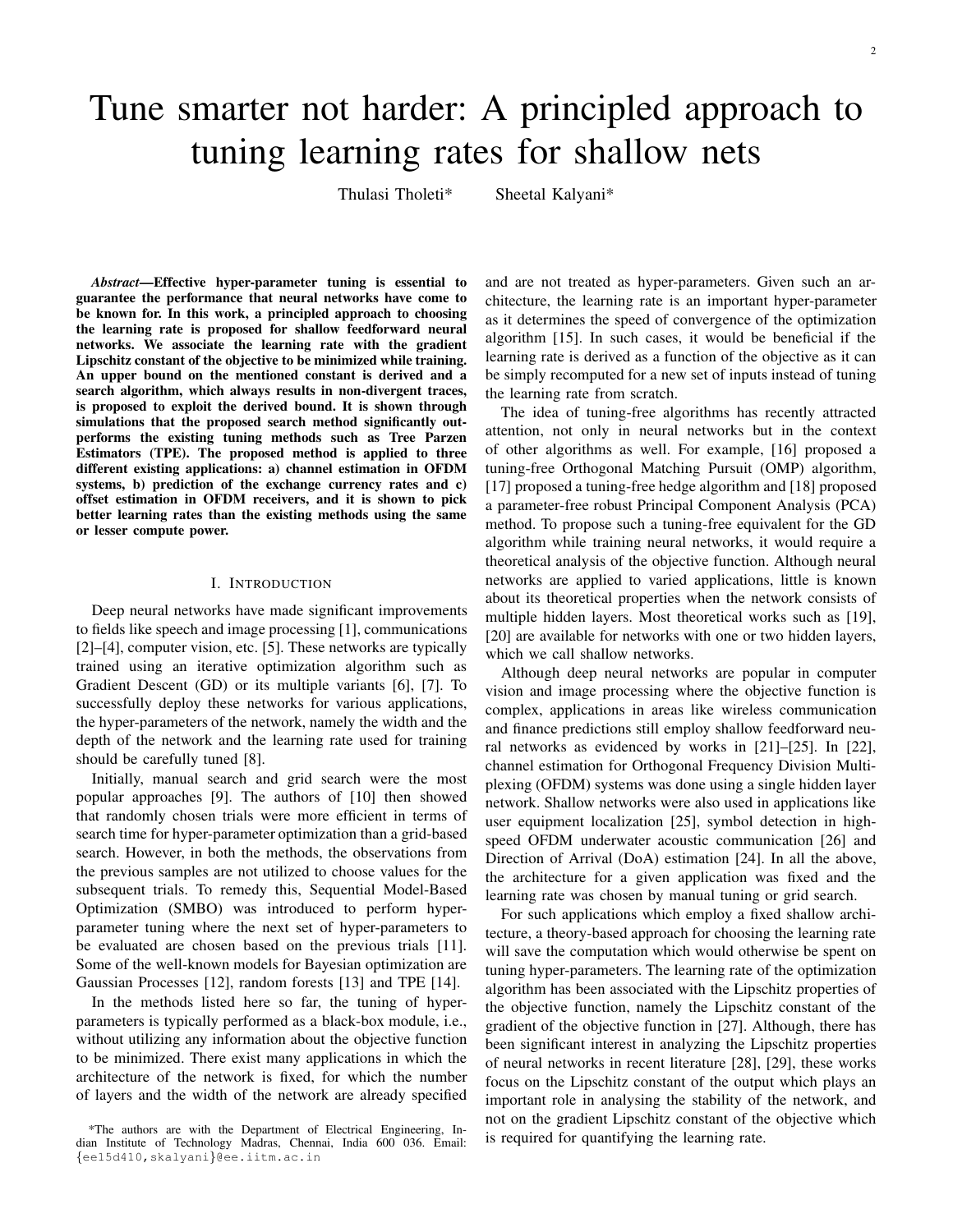#### *A. Motivation*

In the existing works on hyper-parameter optimization, the choice of learning rate is often treated as a separate module that is to be performed before the training; they do not employ any information about the function that should be optimized. As an alternative, we wish to associate the learning rate with the parameters of the problem, thereby providing a theoretical justification to the choice of learning rate and also use this to tune in a smarter fashion. In typical tuning methods, there is a clear trade-off between the number of trials of the search algorithm that is allowed and the performance of the chosen learning rate. If one decides to adopt a higher number of trials then, one is more likely to achieve a better learning rate. However, there is no guarantee that the chosen learning rate will lead to convergent behaviour of GD given any fixed number of trials. In the proposed method, we wish to provide the user with the same trade-off between the number of trials and the performance, whilst ensuring that chosen learning rate always results in convergence irrespective of the number of trials allowed.

#### *B. Contributions*

A theory-based approach to determine the learning rate for shallow networks is proposed. The contributions of this work are four-fold. Firstly, using classic literature [27], the learning rate is associated with the gradient Lipschitz constant of the objective function. Secondly, the upper bound on gradient Lipschitz constants for feedforward neural networks consisting of one and two layers are derived for popular activation functions, namely, ReLU and sigmoid. The bounds, initially in terms of eigenvalues of large Hessian matrices, are simplified to yield easy-to-implement expressions that can be adapted to a given architecture. Thirdly, the derived bound on the gradient Lipschitz constant is utilized for determining the learning rate; an algorithm, 'BinarySearch', is introduced for this search. The proposed algorithm is shown to outperform the popular hyperparameter tuning estimator, TPE, in terms of the loss achieved, while ensuring convergence. Finally, the utility of the proposed method is also demonstrated using three applications: channel estimation in the case of OFDM systems, Carrier Frequency Offset estimation in OFDM receivers and the prediction of exchange rates for currencies.

# *C. Notation*

We use bold upper-case letters, say  $\boldsymbol{A}$  to denote matrices and  $A_{ij}$ ,  $A^i$  to denote their  $(i, j)$ <sub>th</sub> element and the  $i_{th}$  column respectively. The maximum eigenvalue of  $A$  is denoted as  $\lambda_{max}(A)$ ; the maximum diagonal entry is denoted as  $\mathcal{D}_{max}(A)$ . The bold lower-case letters x, y denote vectors. All vectors are column vectors unless stated otherwise. The  $\ell_2$ norm of a vector is denoted as  $\Vert . \Vert$ . The  $\ell_1$  and  $\ell_\infty$  norms of a vector x are denoted as  $|x|_1 = \sum_i x_i$  and  $|x|_{\infty} = \max_i x_i$ respectively. The indicator function denoted as  $\mathbb{I}_{\mathcal{E}}$  takes the value 1 when  $\mathcal E$  is true and value 0 otherwise. The symbols  $\nabla$ and  $\nabla^2$  denote the first and second derivatives respectively.

## II. DEFINITIONS AND BACKGROUND

**Definition 1.** A differentiable function  $f : \mathbb{R}^d \to \mathbb{R}$  is said to *be*  $\alpha$ - gradient Lipschitz if for any  $x_1, x_2$  in the domain of f, *and for*  $\alpha > 0$ *,* 

$$
\|\nabla f(\boldsymbol{x_1}) - \nabla f(\boldsymbol{x_2})\| \le \alpha \left\|\boldsymbol{x_1} - \boldsymbol{x_2}\right\|,\tag{1}
$$

*where* α *is known as the gradient Lipschitz constant. The smallest such constant is known as the optimal constant, denoted by*  $\alpha^*$ *.* 

Nesterov's seminal work [27] discusses the following theorem which guarantees the convergence of the GD algorithm.

**Lemma 1.** *[27] For an*  $\alpha$ *-gradient Lipschitz function*  $f$ :  $\mathbb{R}^d \to \mathbb{R}$ , gradient descent with a step size  $\eta \leq 1/\alpha$  produces *a decreasing sequence of objective values and the optimal step size is given by*  $\eta^* = 1/\alpha$ *.* 

For a doubly differentiable function  $f$  with gradient Lipschitz constant as  $\alpha$ , we have [27]

$$
\nabla^2 f(\boldsymbol{x}) \preceq \alpha \boldsymbol{I} \quad \forall \boldsymbol{x}.\tag{2}
$$

This implies that all eigenvalues of the matrix  $\nabla^2 f(x) - \alpha I$ should be less than or equal to zero for all values of  $x$ . This is achieved when the maximum eigenvalue satisfies this condition. Therefore, the gradient Lipschitz constant of a double differentiable function is given by

$$
\alpha^* = \max_{\mathbf{x}} \lambda_{max}(\nabla^2 f(\mathbf{x})).
$$
 (3)

We use (3) in the following sections to derive the required constant. Note that any  $\alpha > \alpha^*$  also satisfies (2). Therefore, if the exact value for  $\alpha^*$  cannot be determined, an upper bound on  $\alpha^*$  can be derived. The learning rate derived from the upper bound also results in a decreasing sequence of iterates according to Lemma 1. This signifies that the learning rate derived as the inverse of the gradient Lipschitz constant or any upper bound will always result in convergence of the gradient descent algorithm. This implication is used by us to guarantee the convergence of GD while training neural networks.

## III. DERIVING THE GRADIENT LIPSCHITZ CONSTANT FOR A SINGLE HIDDEN LAYER NEURAL NETWORK

In this section, a neural network with a single hidden layer consisting of  $k$  neurons with activation function  $act(.)$  is considered, as given in Fig. 1. We derive the gradient Lipschitz constant for two different popular activation functions: sigmoid and ReLU. The weight vector from the input to the jth hidden layer neuron is denoted as  $w^j$  where  $w^j \in \mathbb{R}^d$  for  $j = 1, ...k$ . The column vector  $w$  refers to the stack of vectors  $w^1, ...w^k;$  $w \in \mathbb{R}^{kd}$ . The output of the network is taken as the sum of outputs from each of the hidden layer neurons and is given by  $f(\mathbf{x}, \mathbf{w}) = \sum_{j=1}^{k} act(\mathbf{x}^T \mathbf{w}^j)$  for input x. The training data is denoted as a set of points  $(x(i), y(i))$  for  $i = 1, ...N$ . The aim of the network is to learn the function  $f$  given the training data. Throughout, we consider the quadratic loss function namely,

$$
l(\boldsymbol{w}) = \frac{1}{2N} \sum_{i=1}^{N} \left( \left( \sum_{j=1}^{k} act(\boldsymbol{x}(i)^{T} \boldsymbol{w}^{j}) \right) - y(i) \right)^{2}.
$$
 (4)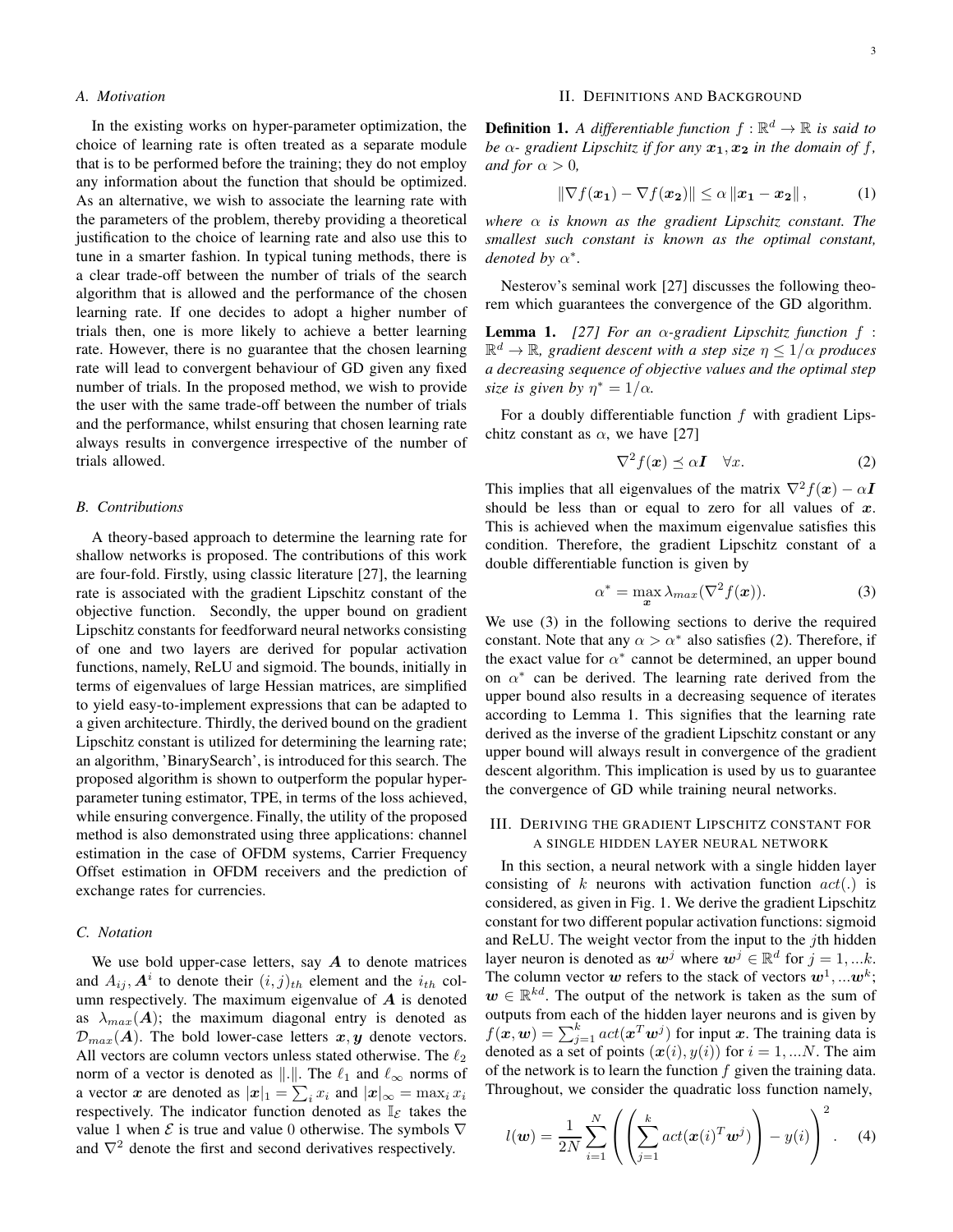

Fig. 1: The architecture of a single hidden layer network

#### *A. Sigmoid activation*

The sigmoid activation is defined as  $\sigma(x) = \frac{1}{1 + \exp(-x)}$ . The gradient Lipschitz constant for a single hidden layer network with sigmoid activation function is derived in this section. Initially, we consider a single data point,  $(x, y)$ , and then extend it to a database.

Theorem 1. *The gradient Lipschitz constant for a singlehidden layer feedforward network with sigmoid activation when considering quadratic loss function in (4) with*  $act(.) =$  $\sigma(.)$  *and*  $N = 1$  *is given by,* 

$$
\alpha^* \le \min\left(\frac{|k-y|}{10} + \frac{k}{16}, 0.1176(k-1) + \frac{|y|}{10} + 0.077\right) ||x||^2.
$$
\n(5)

*Proof:* As the loss function is doubly differentiable, the required constant is  $\alpha^* = \max_{\mathbf{w}} \lambda_{max}(\nabla^2 l(\mathbf{w}))$ . Note,

$$
\nabla l(\boldsymbol{w}) = \left(\sum_{j=1}^{k} \sigma(\boldsymbol{x}^{T}\boldsymbol{w}^{j}) - y\right) \begin{bmatrix} \sigma(\boldsymbol{x}^{T}\boldsymbol{w}^{1})(1 - \sigma(\boldsymbol{x}^{T}\boldsymbol{w}^{1}))\boldsymbol{x} \\ \vdots \\ \sigma(\boldsymbol{x}^{T}\boldsymbol{w}^{k})(1 - \sigma(\boldsymbol{x}^{T}\boldsymbol{w}^{k}))\boldsymbol{x} \end{bmatrix}.
$$

$$
\hat{b}(\boldsymbol{x}, \boldsymbol{w}) \triangleq \begin{bmatrix} \sigma(\boldsymbol{x}^{T}\boldsymbol{w}^{1})(1 - \sigma(\boldsymbol{x}^{T}\boldsymbol{w}^{1})) \\ \vdots \\ \sigma(\boldsymbol{x}^{T}\boldsymbol{w}^{k})(1 - \sigma(\boldsymbol{x}^{T}\boldsymbol{w}^{k})) \end{bmatrix}, \qquad (7)
$$

is defined where  $\hat{b}(x,w) \in \mathbb{R}^k$ . Let  $Diag_m(k_m)$  denote a diagonal matrix whose non-zero entry in the  $m_{th}$  row is  $k<sub>m</sub>$ . The Hessian matrix computed using the product rule of differentiation is given by,

$$
\nabla^2 l(\boldsymbol{w}) = \left( Diag_m \left( \left( \sum_{j=1}^k \sigma(\boldsymbol{x}^T \boldsymbol{w}^j) - y \right) \sigma(\boldsymbol{x}^T \boldsymbol{w}^m) \right) \right. \\
 (1 - \sigma(\boldsymbol{x}^T \boldsymbol{w}^m)) (1 - 2\sigma(\boldsymbol{x}^T \boldsymbol{w}^m)) \right) \\
 + \hat{b}(\boldsymbol{x}, \boldsymbol{w}) \hat{b}(\boldsymbol{x}, \boldsymbol{w})^T \right) \otimes \boldsymbol{x} \boldsymbol{x}^T.
$$
\n(8)

The gradient Lipschitz constant is given by

$$
\alpha^* = \max_{\mathbf{w}} \lambda_{max} \left[ \left( Diag_m \left( \left( \sum_{j=1}^k \sigma(\mathbf{x}^T \mathbf{w}^j) - y \right) \sigma(\mathbf{x}^T \mathbf{w}^m) \right) \right. \right. \left. (1 - \sigma(\mathbf{x}^T \mathbf{w}^m)) (1 - 2\sigma(\mathbf{x}^T \mathbf{w}^m)) \right) \right] \newline + \hat{\mathbf{b}}(\mathbf{x}, \mathbf{w}) \hat{\mathbf{b}}(\mathbf{x}, \mathbf{w})^T \right) \otimes \mathbf{x} \mathbf{x}^T \bigg]. \tag{9}
$$

Note (9) involves a maximization over all possible values of  $w$  and an eigenvalue computation for every value. We use the structure of the matrix to provide a simplified solution. We use the following property of Kronecker products [30].

**Lemma 2.** Let  $A \in \mathbb{R}^{n \times n}$  have eigenvalues  $\lambda_i, i \in n$ , and *let*  $B \in \mathbb{R}^{m \times m}$  *have eigenvalues*  $\mu_j, j \in m$ *, then the mn eigenvalues of* A ⊗ B *are given by*

$$
\lambda_1\mu_1,\cdots,\lambda_1\mu_m,\lambda_2\mu_1,\cdots,\lambda_2\mu_m,\cdots,\lambda_n\mu_m.
$$

Therefore, the maximum eigenvalue of the Kronecker product will be the product of the maximum eigenvalues, if the maximum eigenvalue of the diagonal matrix is positive; else, it will be zero. As we are maximizing over all possible values of  $w$ , we can always ensure that the maximum eigenvalue is positive. Since  $xx^T$  is rank one with a single non-zero eigenvalue,  $x^T x$ , using Lemma 2, we have,

$$
\alpha^* = \max_{\mathbf{w}} \lambda_{max}(\mathbf{P}) \mathbf{x}^T \mathbf{x},\tag{10}
$$

where  $P$  is defined as

$$
\boldsymbol{P} \triangleq Diag_m \Bigg( \Big( \sum_{j=1}^{k} \sigma(\boldsymbol{x}^T \boldsymbol{w}^j) - y \Big) \sigma(\boldsymbol{x}^T \boldsymbol{w}^m)
$$

$$
(1 - \sigma(\boldsymbol{x}^T \boldsymbol{w}^m)) (1 - 2\sigma(\boldsymbol{x}^T \boldsymbol{w}^m)) \Bigg)
$$

$$
+ \hat{\boldsymbol{b}}(\boldsymbol{x}, \boldsymbol{w}) \hat{\boldsymbol{b}}(\boldsymbol{x}, \boldsymbol{w})^T. \tag{11}
$$

A bound can be obtained to find the maximum eigenvalue of  $P$  using the Weyl's inequality which states that for Hermitian matrices  $A$  and  $B$ ,

$$
\lambda_{\max}(\boldsymbol{A} + \boldsymbol{B}) \leq \lambda_{\max}(\boldsymbol{A}) + \lambda_{\max}(\boldsymbol{B}). \tag{12}
$$

Using the above inequality, the observation that  $\hat{b}(x, w)\hat{b}(x, w)^T$  is rank-1 and that the eigenvalues of a diagonal matrix are the diagonal entries, one obtains,

$$
\lambda_{max}(\boldsymbol{P}) \le \max_{m} \left( \left( \sum_{j=1}^{k} \sigma(\boldsymbol{x}^{T}\boldsymbol{w}^{j}) - y \right) \sigma(\boldsymbol{x}^{T}\boldsymbol{w}^{m}) \right)
$$

$$
(1 - \sigma(\boldsymbol{x}^{T}\boldsymbol{w}^{m})) (1 - 2\sigma(\boldsymbol{x}^{T}\boldsymbol{w}^{m}))
$$

$$
+ \hat{\boldsymbol{b}}(\boldsymbol{x}, \boldsymbol{w})^{T} \hat{\boldsymbol{b}}(\boldsymbol{x}, \boldsymbol{w}). \tag{13}
$$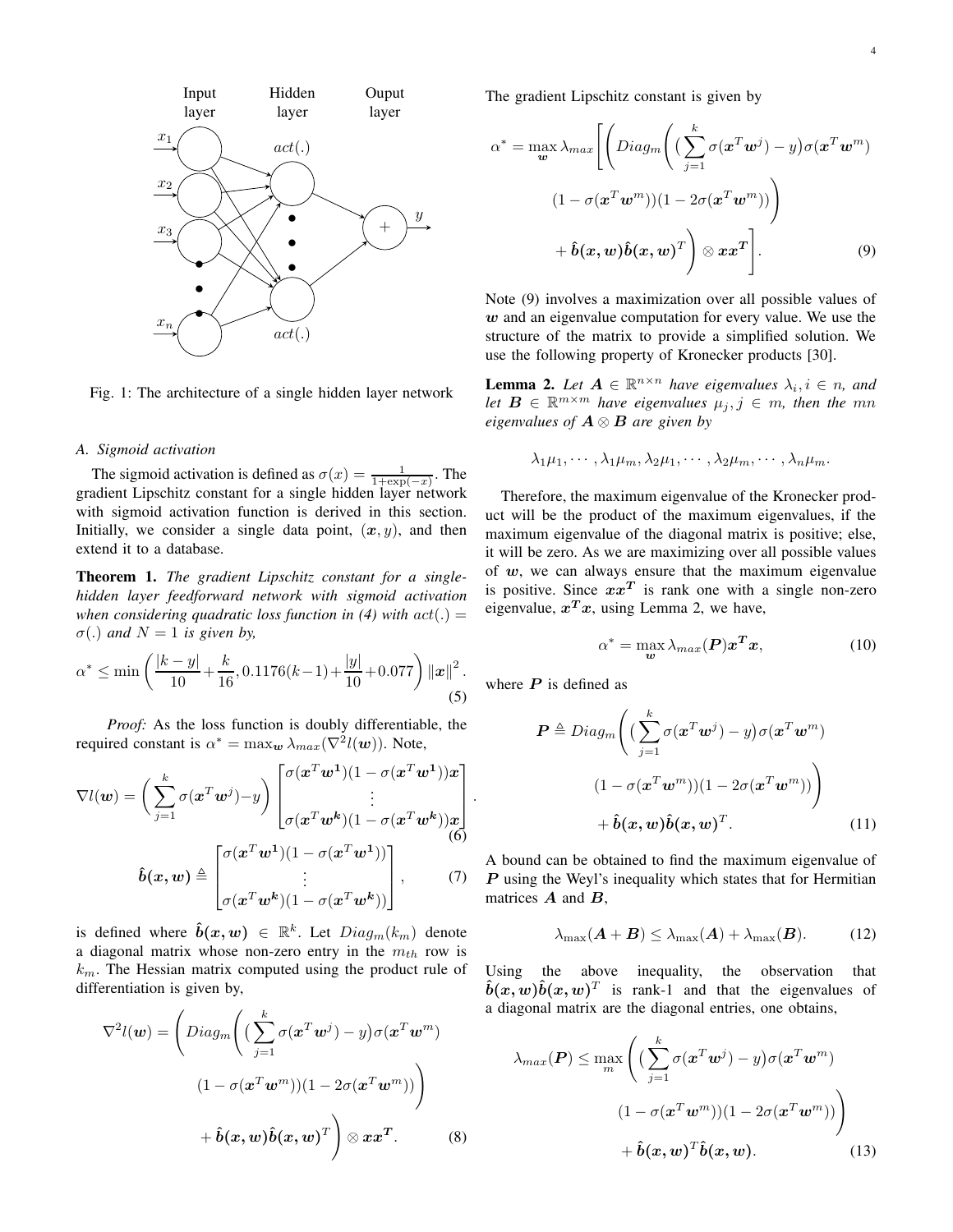$$
\alpha^* \leq \max_{\mathbf{w}} \left( \max_m \left( \left( \sum_{j=1}^k \sigma(\mathbf{x}^T \mathbf{w}^j) - y \right) \right) \right)
$$

$$
\sigma(\mathbf{x}^T \mathbf{w}^m)(1 - \sigma(\mathbf{x}^T \mathbf{w}^m))(1 - 2\sigma(\mathbf{x}^T \mathbf{w}^m)) \right)
$$

$$
+ \left\| \hat{b}(\mathbf{x}, \mathbf{w}) \right\|^2 \right) \|\mathbf{x}\|^2. \tag{14}
$$

The expression in (14) can be written in terms of the derivatives of sigmoid function as given below:

$$
\alpha^* \leq \max_{\mathbf{w}} \left( \max_m \left( \left( \sum_{j=1}^k \sigma(\mathbf{x}^T \mathbf{w}^j) - y \right) \nabla^2 \sigma(\mathbf{x}^T \mathbf{w}^m) \right) + \sum_{j=1}^k \left( \nabla \sigma(\mathbf{x}^T \mathbf{w}^j) \right)^2 \right) ||\mathbf{x}||^2. \quad (15)
$$

We now use the following bounds on the sigmoid derivatives [31] to bound (15):

$$
0 \le \sigma(x) \le 1 \quad \forall x \tag{16}
$$

$$
\nabla_x \sigma(x) = \sigma(x)(1 - \sigma(x)) \le \frac{1}{4} \quad \forall x \tag{17}
$$

$$
\nabla_x^2 \sigma(x) = \sigma(x)(1 - \sigma(x))(1 - 2\sigma(x)) \le \frac{1}{10} \quad \forall x. \quad (18)
$$

Using the above conditions to individually maximize each of the terms in (15),

$$
\alpha^* \le \left[ \frac{|k-y|}{10} + \frac{k}{16} \right] ||x||^2.
$$
 (19)

We note that tighter bounds may be achieved by maximizing (15) as a whole instead of each individual term. As the maximization in  $(15)$  is over the weights w, considering the terms consisting of  $w$ ,

$$
\max_{m} \left( \left( \sum_{j=1}^{k} \sigma(\mathbf{x}^{T} \mathbf{w}^{j}) - y \right) \nabla^{2} \sigma(\mathbf{x}^{T} \mathbf{w}^{m}) \right) + \sum_{j=1}^{k} \left( \nabla \sigma(\mathbf{x}^{T} \mathbf{w}^{j}) \right)^{2} \tag{20}
$$

Note that maximizing  $(20)$  with respect to w maximizes (15). Let us assume that the index that maximizes the inner maximization with respect to m is  $\bar{m}$ . Therefore, (20) is now rewritten as,

$$
\left(\sum_{j=1}^{k} \sigma(\mathbf{x}^{T} \mathbf{w}^{j}) - y\right) \nabla^{2} \sigma(\mathbf{x}^{T} \mathbf{w}^{\bar{m}}) + \sum_{j=1}^{k} \left(\nabla \sigma(\mathbf{x}^{T} \mathbf{w}^{j})\right)^{2}.
$$
\n(21)

We use  $a - b \leq |a| + |b|$  on the first term. Combining the terms corresponding to  $\bar{m}$  and using (18) to bound the second derivative,

$$
\max_{\mathbf{w}} \left[ \frac{1}{10} \left( \sum_{j=1, j \neq \bar{m}}^{k} \sigma(\mathbf{x}^{T} \mathbf{w}^{j}) + |y| \right) + \sum_{j=1, j \neq \bar{m}}^{k} \left( \nabla \sigma(\mathbf{x}^{T} \mathbf{w}^{j}) \right)^{2} + \sigma(\mathbf{x}^{T} \mathbf{w}^{\bar{m}}) \nabla^{2} \sigma(\mathbf{x}^{T} \mathbf{w}^{\bar{m}}) + \left( \nabla \sigma(\mathbf{x}^{T} \mathbf{w}^{\bar{m}}) \right)^{2} \right].
$$
\n(22)

We then maximize each of these terms individually leading to the following bounds:

• 
$$
\frac{\sigma(x)}{10} + (\nabla \sigma(x))^2 \le 0.1176 \quad \forall x
$$
  
• 
$$
\sigma(x)\nabla^2 \sigma(x) + (\nabla \sigma(x))^2 \le 0.0770 \quad \forall x.
$$

Incorporating the above, we get the following bound on the gradient Lipschitz constant

$$
\alpha^* \le \left[ (k-1)0.1176 + \frac{|y|}{10} + 0.0770 \right] ||x||^2. \tag{23}
$$

Depending on the value of  $k$  and  $y$ , we find that either of the bounds in (19) and (23) can prove tighter. As both of them are upper bounds, we pick the least one of them. The final expression for the upper bound on the gradient Lipschitz constant when a single data point  $(x, y)$  is taken is given by,

$$
\alpha^* \le \min\left(\frac{|k-y|}{10} + \frac{k}{16}, 0.1776(k-1) + \frac{|y|}{10} + 0.0770\right) ||x||^2.
$$
 (24)

We now wish to extend this to multiple data points  $(x(i), y(i))$ for  $i = 1, \dots, N$ . When we follow the same derivation for a loss function constructed with multiple data points, the derived upper bound results in the average of the individual upper bounds. This is a direct implication from the fact that  $\nabla^2 \left( \sum_i f_i \right) = \sum_i \nabla^2 f_i.$ 

Therefore, the bound on  $\alpha^*$  is given by

$$
\alpha^* \le \frac{1}{N} \sum_{i=1}^N \min\left[\frac{|k - y(i)|}{10} + \frac{k}{16}, \right]
$$
  
0.1776(k - 1) +  $\frac{|y(i)|}{10}$  + 0.0770  $||\boldsymbol{x}(i)||^2$ . (25)

As the loss function for multiple data points is defined as the average over loss using each of the data points, we note that the derived upper bound on the gradient Lipschitz constant also follows a similar structure. Given the number of neurons in the hidden layer,  $k$ , and the data set, the upper bound can be found by simply evaluating the expression derived in (25); the inverse of this bound gives a learning rate which always guarantees that GD will converge. The bound increases with increase in width of the network as well as the norm of the input. It is noted that the bound depends on data only through its norm. Therefore, if different data sets with similar Euclidean norms are encountered, the derived bound can simply be reused.

# *B. ReLU activation*

The ReLU activation function is given by  $s(x) =$  $max(0, x)$ . Initially, consider a single data point  $(x, y)$  for deriving the gradient Lipschitz constant.

 $\int^2$  and  $N = 1$  is given by Theorem 2. *The gradient Lipschitz constant for a singlehidden layer feedforward network with ReLU activation when considering quadratic loss function in (4) when*  $act(.) = s(.)$ 

$$
\alpha^* = k \|x\|^2. \tag{26}
$$

г

*Proof:* Please see Appendix A.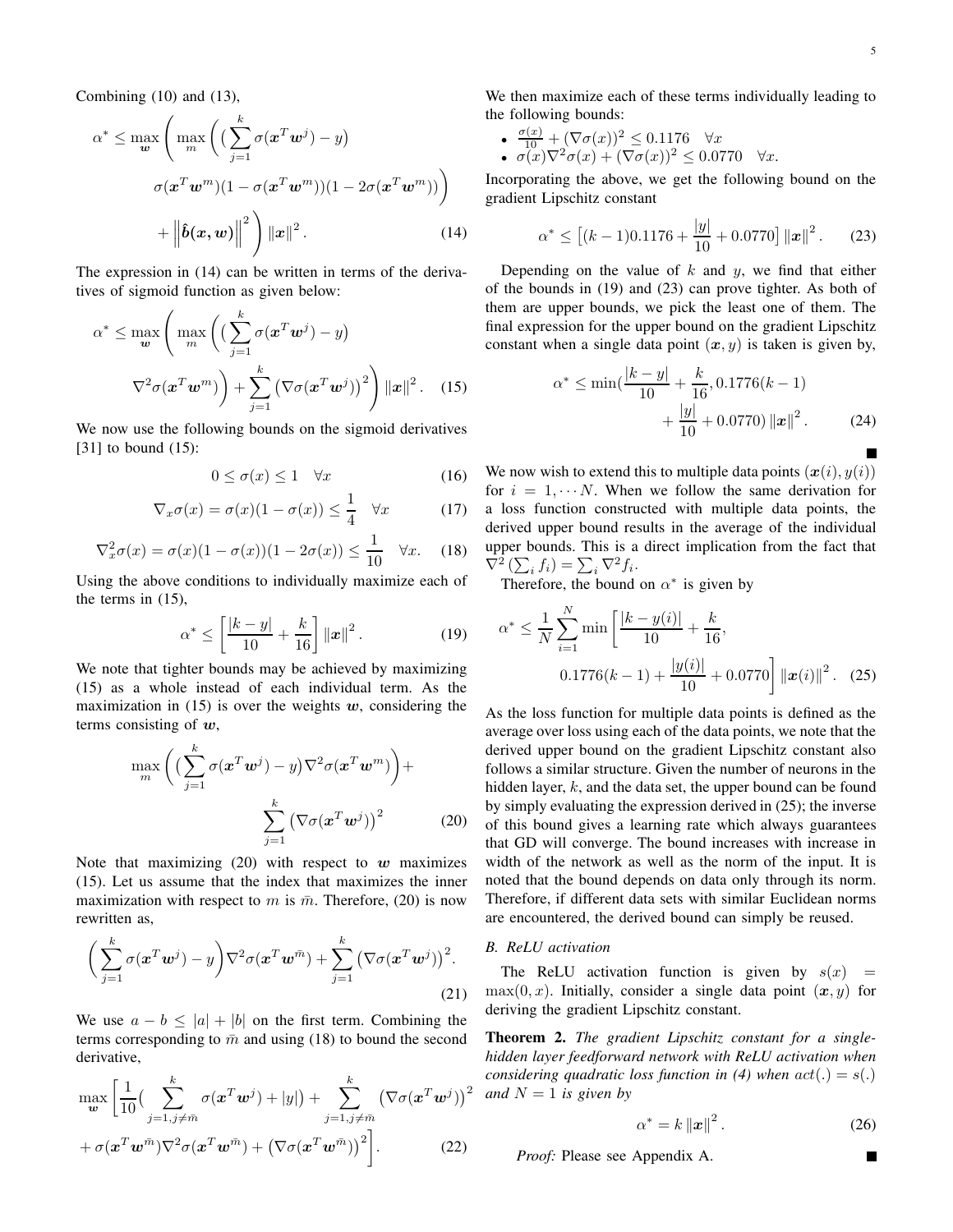We now extend the derivation of the gradient Lipschitz constant for a multiple input database. The result in Theorem 2 can be extended to  $N$  inputs as

$$
\alpha^* = \frac{1}{N} \max_{\boldsymbol{w}} \lambda_{\max} \left( \sum_{i=1}^N \boldsymbol{a}(\boldsymbol{x}(i), \boldsymbol{w}) \boldsymbol{a}(\boldsymbol{x}(i), \boldsymbol{w})^T \right), \quad (27)
$$

where

$$
\boldsymbol{a}(\boldsymbol{x},\boldsymbol{w}) \triangleq \begin{bmatrix} \mathbb{I}_{\{\boldsymbol{x}^T\boldsymbol{w}^1\geq 0\}}\boldsymbol{x} & \dots & \mathbb{I}_{\{\boldsymbol{x}^T\boldsymbol{w}^k\geq 0\}}\boldsymbol{x}\end{bmatrix}^T. \qquad (28)
$$

This involves a maximization over all possible weights and we would like to derive a closed form expression. It is observed that the Hessian matrix in this specific problem is structured; it is the sum of outer products of the vector  $a(x(i), w)$  where the vector consists of  $x(i)$  multiplied by appropriate indicators. We wish to exploit the structure of the Hessian matrix to arrive at an elegant solution which can be easily evaluated. Towards that end, we state and prove the following lemma.

**Lemma 3.** For a vector  $a(x(i), w)$  as defined in (28), the *following relation holds*

$$
\lambda_{max} \left( \sum_{i=1}^{N} \bar{a}(x(i)) \bar{a}(x(i))^T \right) \ge
$$
\n
$$
\lambda_{max} \left( \sum_{i=1}^{N} a(x(i), w) a(x(i), w)^T \right) \quad \forall w \qquad (29)
$$

*where*

$$
\bar{a}(x) \triangleq [x \quad \dots \quad x]^T \quad (k \text{ terms}). \quad (30)
$$

*Proof:* Please see Appendix B.

Lemma 3 holds for all values of  $w$ ; therefore, it also holds for that  $w$  which maximizes the maximum eigenvalue in (27). In essence, Lemma 3 provides an upper bound on the constant  $\alpha^*$ . It is also noted that as  $\bar{a}(x(i))$  is an instance of  $a(x(i), w)$  for a specific w,

$$
\max_{\boldsymbol{w}} \lambda_{max} \left( \sum_{i=1}^{N} \boldsymbol{a}(\boldsymbol{x}(i), \boldsymbol{w}) \boldsymbol{a}(\boldsymbol{x}(i), \boldsymbol{w})^T \right) \geq \lambda_{max} \left( \sum_{i=1}^{N} \boldsymbol{\bar{a}}(\boldsymbol{x}(i)) \boldsymbol{\bar{a}}(\boldsymbol{x}(i))^T \right).
$$
 (31)

Hence, (31) gives a lower bound on the constant  $\alpha^*$ . From (29) and (31), it is evident that the upper and the lower bounds coincide and must be equal to the exact value of  $\alpha^*$ , i.e.,

$$
\alpha^* = \lambda_{max} \left( \frac{1}{N} \sum_{i=1}^N \bar{a}(x(i)) \bar{a}(x(i))^T \right).
$$
 (32)

The exact gradient Lipschitz constant for a single hidden layer network with ReLU activation has been derived in (32). We no longer need the perform the brute force maximization over all weight values as was required in (27). Instead evaluating  $\alpha^*$  is now reduced to finding the maximum eigenvalue of a  $kd \times kd$  matrix. We note that the value of  $\alpha^*$  only depends on the data vectors  $x(i)$  and the number of neurons k. As the dimension of the problem increases, the eigenvalue computation will get intensive; in such cases, we can employ well-established bounds like Gershgorin and Brauer's ovals of



Fig. 2: The architecture of a two hidden layer network

Cassini to provide easily computable upper bounds on  $\alpha^*$ . For convenience, these theorems are stated here.

Theorem 3 (Gershgorin's Circles theorem [32]). *For a square matrix* A*, the upper bound on the maximum eigenvalue is,*

$$
\lambda_{max}(A) \le \max_{i}(a_{ii} + R_i(A)), \tag{33}
$$

where  $R_i(\boldsymbol{A}) = \sum_{i \neq j} |a_{ij}|$ 

Theorem 4 (Brauer's Ovals of Cassini). *For a square matrix* A*, the upper bound on the maximum eigenvalue is given by*

$$
\lambda_{max}(A) \le \max_{i \ne j} \left( \frac{a_{ii} + a_{jj}}{2} + \sqrt{(a_{ii} - a_{jj})^2 + R_i(A)R_j(A)} \right),
$$
  
where  $R_i(A) = \sum_{i \ne j} |a_{ij}|.$  (34)

The bound in Theorem 4 is guaranteed to be provide a bound which is not worse than the Gershgorin bound [33]. The bounds stated above can be used to provide an upper bound on the gradient Lipschitz constant if eigenvalue computation is a constraint. The inverse of the derived constant  $\alpha^*$  or its upper bound can be used as the learning rate while training the network, and this will guarantee convergence of GD.

### IV. DERIVING THE GRADIENT LIPSCHITZ CONSTANT FOR A TWO HIDDEN LAYER NEURAL NETWORK

Here, we focus on a shallow architecture with two hidden layers between the input and output layers as illustrated in Fig. 2. The weight matrix between the input and the first hidden layer is denoted as  $V \in \mathbb{R}^{d \times k_1}$  where  $k_1$  is the number of neurons in the first hidden layer. The weight matrix between the two hidden layers is denoted as  $W \in \mathbb{R}^{k_1 \times k_2}$  where  $k_2$  is the number of neurons in the second hidden layer. The output of the network is the sum of the outputs of the neurons in the second hidden layer. Let us denote the parameters of the network  $V, W$  as a single vector  $\theta$ . Note that the dimension of  $\theta$  is  $k_1(d+k_2)$ .

$$
\boldsymbol{\theta} = \begin{bmatrix} \boldsymbol{V}^{1^T} \dots \boldsymbol{V}^{k_1^T} & \boldsymbol{W}^{1^T} \dots \boldsymbol{W}^{k_2^T} \end{bmatrix}^T \qquad (35)
$$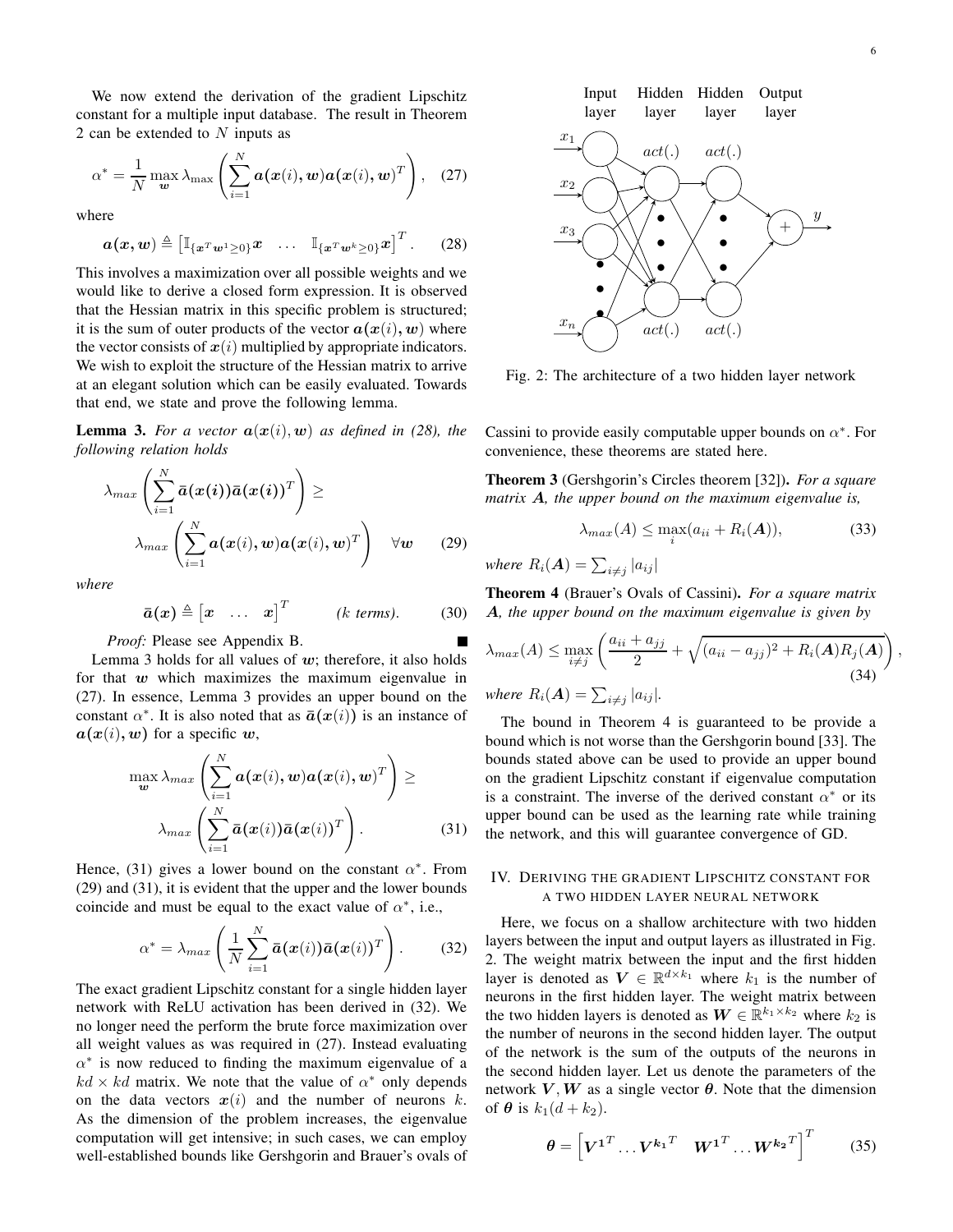This derivation is challenging as it is not a straight-forward extension of the single layer case; the Hessian involves two weight matrices  $V, W$  to be optimized over. The squared loss function is considered whose expression is given by,

$$
l(\boldsymbol{\theta}) = \frac{1}{2N} \sum_{i=1}^{N} \left( \left( \sum_{l_2=1}^{k_2} act(\sum_{l_1=1}^{k_1} act(\boldsymbol{x}(i)^T \boldsymbol{V^{l_1}}) \right) - y(i) \right)^2.
$$
 (36)

# *A. Sigmoid activation*

Here, we derive the gradient Lipschitz constant of a 2 hidden layer network with sigmoid activation function. As done previously, we initially consider a single data tuple  $(x, y)$ where  $x \in \mathbb{R}^d$  and  $y \in \mathbb{R}$ .

Theorem 5. *The gradient Lipschitz constant for a two hidden layer feedforward network with sigmoid activation when considering quadratic loss function in (36) with*  $act(.) = \sigma(.)$ *and*  $N = 1$  *is given by,* 

$$
\alpha^* \le k_1 \left(\frac{k_2 \beta ||x||}{16}\right)^2 + \frac{k_1 k_2}{16} + \max\left(\frac{1}{10} + \left[\frac{1}{4} + \frac{\beta}{10}\right] \frac{k_1 ||x||_1}{4}, \left[\frac{1}{4} + \frac{\beta}{10}\right] \frac{k_2 ||x||_{\infty}}{4} + \left[\frac{\beta}{1000} + \frac{1}{4}\right] k_1 k_2 \beta ||x||_1 ||x||_{\infty} \right) |k_2 - y| \qquad (37)
$$

*when*  $|\theta_i| < \beta$   $\forall i$  *for*  $\theta$  *as defined in (35).* 

## *Proof:* Please see Appendix C.

This is further extended to the case of  $N$  inputs and the obtained constant is given by

$$
\alpha^* \leq \frac{1}{N} \sum_{i=1}^N \left[ k_1 \left( \frac{k_2 \beta \left\| \boldsymbol{x}(i) \right\|}{16} \right)^2 + \frac{k_1 k_2}{16} + \max \left( \frac{1}{10} + \left[ \frac{1}{4} + \frac{\beta}{10} \right] \frac{k_1 \left\| \boldsymbol{x}(i) \right\|_1}{4}, \left[ \frac{1}{4} + \frac{\beta}{10} \right] \frac{k_2 \left\| \boldsymbol{x}(i) \right\|_\infty}{4} + \left[ \frac{\beta}{1000} + \frac{1}{4} \right] k_1 k_2 \beta \left\| \boldsymbol{x}(i) \right\|_1 \left\| \boldsymbol{x}(i) \right\|_\infty \right) \left| k_2 - y(i) \right| \right].
$$
\n(38)

We note that increase in dimension of the architecture will lead to an increase in the bound. The derived bound also depends on the maximum value in the weight matrix. Therefore, the bound is tighter when there are no spurious values with large magnitude in the weight matrix.

# *B. ReLU Activation*

Initially, consider a single data tuple  $(x, y)$  where  $x \in \mathbb{R}^d$ and  $y \in \mathbb{R}$ .

Theorem 6. *The gradient Lipschitz constant for a two hidden layer feedforward network with ReLU activation when considering quadratic loss function in (36) with* act(.) = s(.) *and*  $N = 1$  *is given by* 

$$
\alpha^* \leq k_1(d+k_2)\beta^2 \left\|\mathbf{x}\right\|^2 + \max(A_{max}k_2|\mathbf{x}|_{\infty}, A_{max}|\mathbf{x}|_1),
$$
\n(39)

 $where A_{max} = k_1 k_2 \beta^2 ||\mathbf{x}|| - y$  when  $|\theta_i| < \beta$   $\forall i$ .

*Proof:* Please see Appendix D.

Extending to a database of N inputs, i.e.,  $(x(i), y(i))$  for  $i = 1, \ldots N$ , the following bound is obtained on the gradient Lipschitz constant,

$$
\alpha^* \leq \frac{1}{N} \sum_{i=1}^N \left( k_1 (d + k_2) \beta^2 \left\| \boldsymbol{x}(i) \right\|^2 + \max((A_{max}(i) k_2 | \boldsymbol{x}(i)|_{\infty}, A_{max}(i) | \boldsymbol{x}(i)|_1) \right), \quad (40)
$$

where  $A_{max}(i) = k_1 k_2 \beta^2 ||x(i)|| - y(i)$ . The derived bound depends on the dimension of the problem and on the factor  $\beta$ which is the maximum magnitude in the weight matrix. The bound increases linearly with increase in any of the following parameters:  $k_1$ ,  $k_2$ , d and quadratically on  $\beta$ .

### V. PROPOSED SEARCH ALGORITHM

We propose an algorithm that uses the derived bounds from previous sections to arrive at a learning rate which exhibits faster convergence than using the inverse of the derived bound.

# *A. Why is a search algorithm required?*

For a derived upper bound  $\alpha$ , the corresponding learning rate is found as  $\eta = 1/\alpha$ . Note that  $\eta < \eta^*$  (where  $\eta^* = 1/\alpha^*$ ) and therefore, any learning rate derived from an upper bound is guaranteed to result in non-increasing traces for GD. However, there may exist learning rates that are greater than  $\eta$  which lead to faster convergence.

Even when the exact value of gradient Lipschitz constant is available, optimality over all possible initializations is considered. However, in practical scenarios, the range of values with which the neural networks are initialized are restricted and hence, we do not require a universally optimal learning rate. In other words, we can afford to have learning rates even higher than  $\eta^*$  as long as it guarantees monotonically decreasing iterates in the region where the weights are initialized.

Summarizing, the motivations for proposing a search are two-fold: the derived bounds may be loose which gives room for finding better learning rates, and we wish to exploit the weight initialization to find a learning rate customized to the initialization.

#### *B. Proposed algorithm*

The search is for a learning rate which leads to faster convergence than the inverse of the derived bound, while ensuring that it produces decreasing iterates. This search can be conducted by employing a search interval customized for a given data set and weight initialization. The start-of-the-art hyper-parameter tuning libraries such as HyperOpt [14] allow the user to set the search space. In our work, we adopt the HyperOpt<sup>1</sup> implementation of TPE [14]. As they do not utilize the information regarding the objective, the search for learning rate is typically conducted in the interval  $[0, 1]$ .

The algorithm is inspired from binary search [34]. The

<sup>1</sup>In this manuscript, we refer to the TPE implementation in the HyperOpt library as simply HyperOpt.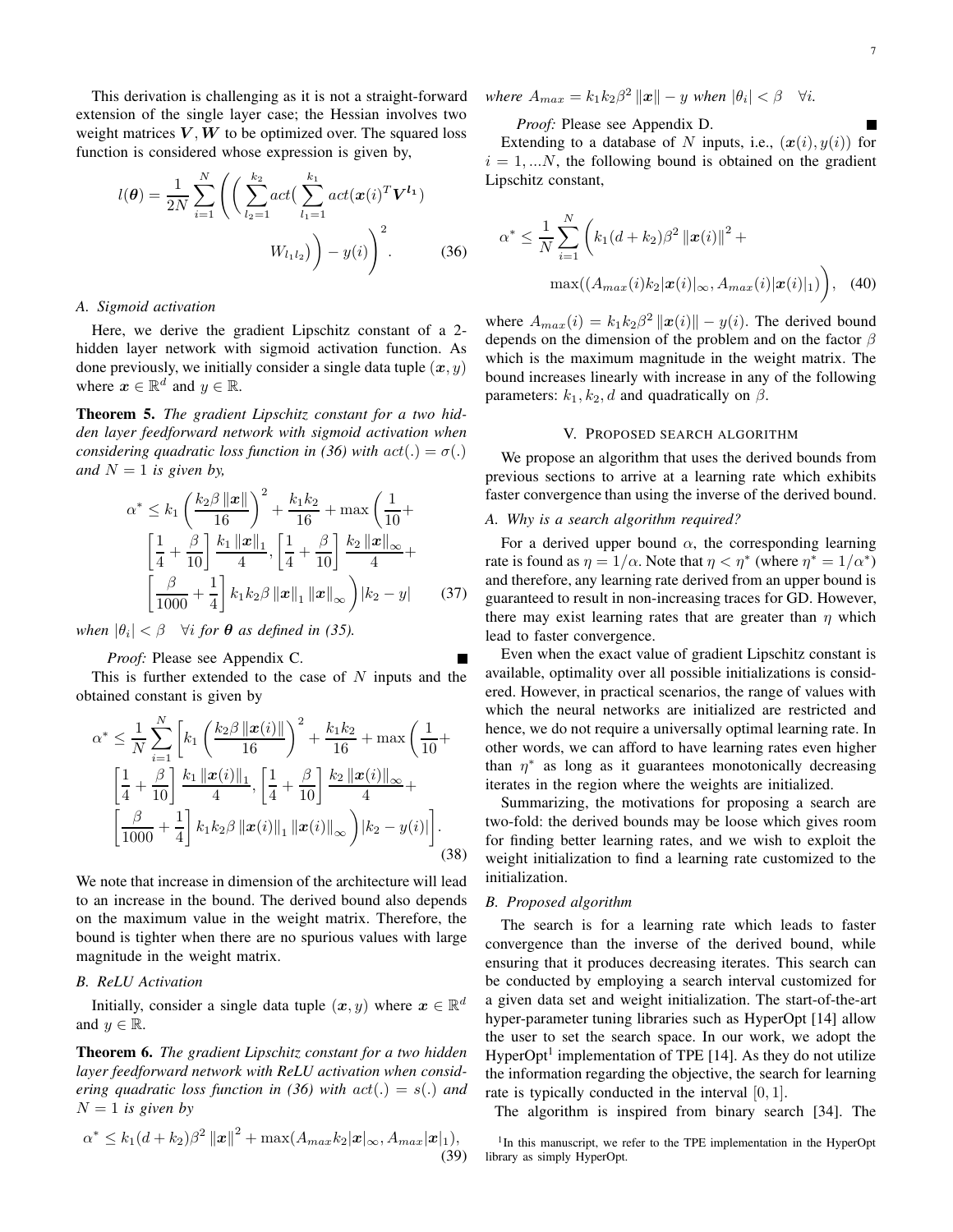Algorithm 1 Binary search algorithm

1: **Input:** Derived bound  $\alpha$ , Evaluations E, Epochs T 2: Initialization:  $\eta = 1/\alpha$ ,  $l_c = \alpha$ ,  $loss^* = Loss(\eta, T)$ 3: for  $i = 1, 2, \cdots E$  do 4: Run GD for and observe  $Loss(n, T)$ . 5: if  $Loss(\eta) < loss^*$  AND Iterates are non-increasing then 6:  $loss^* = Loss(\eta, T)$  (Update best loss) 7:  $l_c = \eta^{-1}$ 8:  $\eta = (l_c/2)^{-1}$ (Increase learning rate) 9: else 10:  $\eta = \left[ \frac{\eta^{-1} + l_c}{2} \right]$ 2  $1^{-1}$ (Decrease learning rate) 11: end if 12: end for 13: **Output:** Learning rate =  $\eta$ 

algorithm is initialized with a learning rate that is guaranteed to converge (i.e.,  $1/\alpha$  where  $\alpha$  is the derived bound) and is allowed a certain number of trials. If the learning rate chosen in a trial results in a converging trace of GD, a higher learning rate is chosen for the next trial; else, a lower learning rate is chosen. The learning rate leading to the lowest loss is reported at the end of the search algorithm. We note that as the algorithm is initialized with a convergent learning rate, it never yields a divergent learning rate, unlike other search algorithms like grid search, random search and HyperOpt.

Note that one can apply more sophisticated search techniques to carry out this search; we adopt the BinarySearch algorithm as it is intuitive and effective. When the ends of a search interval are known, binary search is typically employed in many applications such as [35]. In our implementation, the BinarySearch algorithm checks if the midpoint of the interval results in a learning rate that gives monotonically decreasing iterates. If so, it searches through the lower interval, else, it chooses the higher interval.

The proposed algorithm is described in Algorithm 1. Note that in the algorithm,  $Loss(\eta, T)$  refers to the value of the loss function at the end of T epochs using the learning rate  $\eta$ .

#### *C. Advantages and remarks*

The inverse of the derived gradient Lipschitz constant always acts as a valid learning rate. Therefore, in applications where a slower convergence is acceptable, this method is highly useful since it allows one to actually skip hyperparameter tuning altogether.

In other search methods, the search space is often considered as  $[0, 1]$ . However, there may be applications where the inverse of the gradient Lipschitz constant is greater than one. This in turn implies that the proposed method will choose learning rates greater than one whilst guaranteeing convergence whereas the traditional methods with restricted search space, say  $[0, 1]$  will choose a learning rate less than 1.

In the case that the optimal learning rate is of a very low order, search algorithms like random search or HyperOpt may always encounter diverging behaviour even after the allotted number of evaluations are utilized. However, in the case of the proposed BinarySearch algorithm, we are guaranteed to find a learning rate which would result in a successful GD epoch. These advantages are demonstrated with the help of simulations in the forthcoming section.

# VI. SIMULATION RESULTS

The effectiveness of the proposed algorithm is compared against HyperOpt. As HyperOpt is already shown to outperform random search [14], we only compare with the HyperOpt tool that uses the TPE. To do so, we run 100 experiments with the same number of evaluations allotted for both HyperOpt and BinarySearch. To compare optimization strategies, we can opt for any of the following metrics<sup>2</sup>:

- Best-found value: The loss achieved during the bestperforming evaluation in an experiment is compared and the fraction of times BinarySearch outperforms HyperOpt is tabulated.
- Best trace: The best trace for both the competing algorithms are compared. The learning rate leading to the least area under the convergence curve is said to yield the best trace.

Note that using best loss as the only metric for comparing two optimization techniques may not be sufficient. For example, consider two optimization mechanisms that reach the same minimum in 100 and 1000 epochs. The best loss metric ranks both algorithms equally whereas convergence in 100 epochs is preferable. As the best trace metric compares the area below the convergence curves, it ranks the algorithm using 100 epochs higher than the other. The speed of convergence especially becomes important while training complex models which take significant amount of time to train. The synthetic simulation is inspired from the setting in works like [19], [20] that deal with the theoretical properties of shallow networks. We consider a database with points  $(x(i), y(i))$  for  $i = 1, ...N$ where  $x(i) \sim \mathcal{N}(0, I)$  similar to [19]. It is assumed that there is an underlying network known as the teacher network with weights  $w^*$ . The weights of the teacher network are also sampled from a zero mean unit variance Gaussian distribution. The corresponding labels  $y(i)$  are generated by passing the data through the teacher network. For our simulations, we consider  $N = 100$  with T epochs.

The network to be trained is referred to as the student network. The weights of the student network are initialized using Xavier initialization [36] and the quadratic loss function is employed. The optimization algorithm used for training is GD and it is run for  $T$  epochs. The algorithms, both BinarySearch and HyperOpt, are allowed a fixed number of evaluations. This is repeated for 100 experiments (each with a different database and weight initialization). All results reported are over 100 experiments.

#### *A. One hidden layer networks*

*1) Comparison with HyperOpt:* For a single hidden layer, we run GD for  $T = 100$  epochs. We note that the best learning rate chosen by HyperOpt after the stipulated number of evaluations sometimes still lead to unsuccessful GD epochs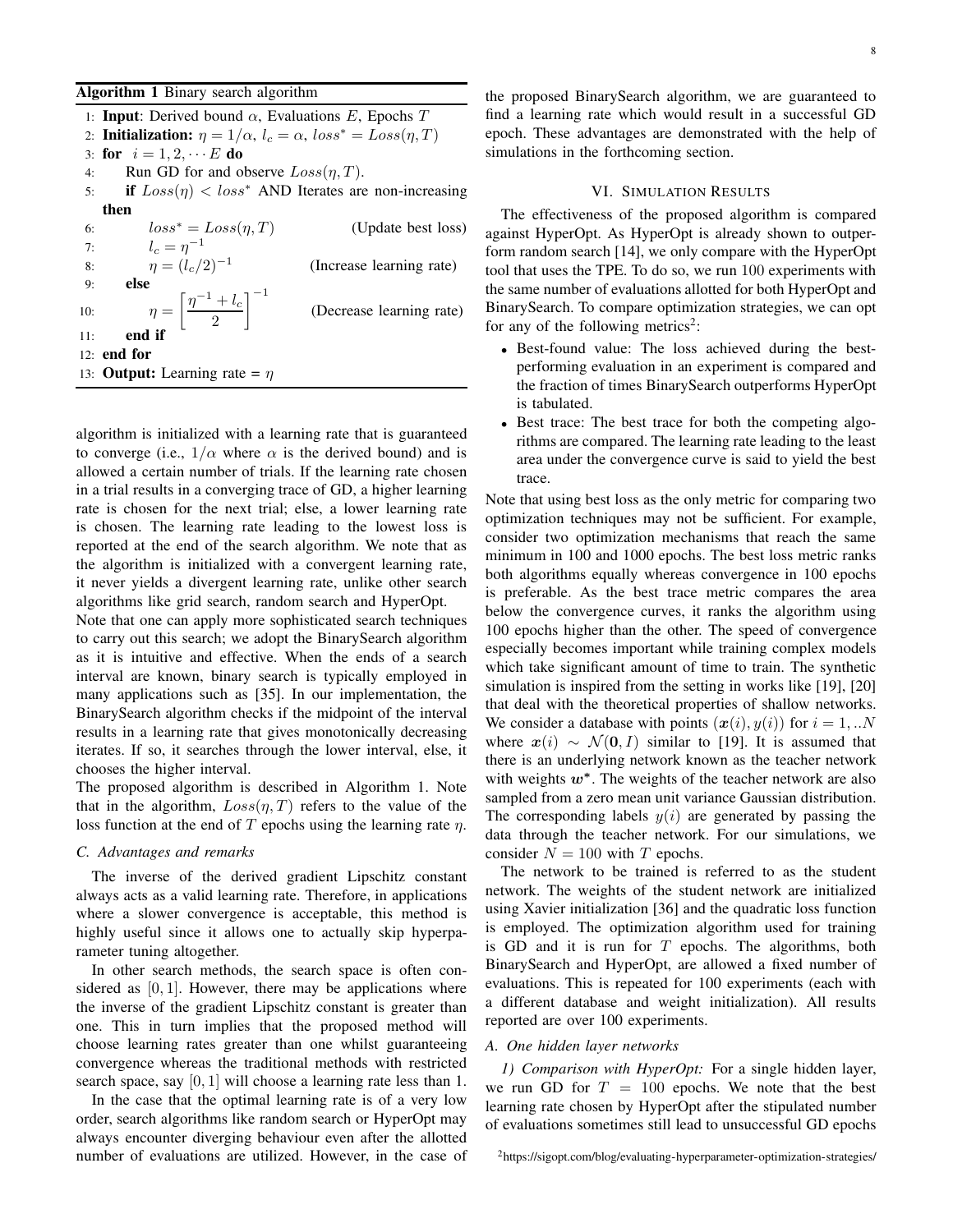in case of ReLU activation, i.e., the iterates diverge while our method never leads to divergent behaviour. The fraction of times that divergent behaviour is observed for HyperOpt is tabulated in Table I. In the remaining successful experiments, we compare the final loss obtained using the learning rate chosen by both BinarySearch and HyperOpt. The fraction of experiments in which BinarySearch outperforms (results in a lower 'best-found value' than) HyperOpt is tabulated in Table II.

|    |    | No. of evaluations |      |          |  |  |
|----|----|--------------------|------|----------|--|--|
| d  | k  |                    | 10   | 20       |  |  |
| 10 | 10 | 0.12               | 0.01 |          |  |  |
| 20 | 5  | 0.03               | 0    | $\Omega$ |  |  |
| 5  | 20 | 0.18               | 0.07 | ∩        |  |  |
| 20 | 20 | 0.37               | 0.07 | 0.02     |  |  |

TABLE I: Fraction of times HyperOpt diverges for 1 hidden layer network with ReLU activation

|    |    | ReLU activation    |      |      | Sigmoid activation |                    |
|----|----|--------------------|------|------|--------------------|--------------------|
|    |    | No. of evaluations |      |      |                    | No. of evaluations |
|    |    |                    |      | 20   |                    | 20                 |
| 10 |    | 0.81               | 0.91 | 0.93 |                    |                    |
| 20 |    | 0.76               | 0.85 | 0.85 |                    |                    |
| -5 | 20 | 0.74               | 0.90 | 0.95 |                    |                    |
| 20 |    | 0.73               | 0.86 | 0.89 |                    |                    |

TABLE II: Fraction of times the best value for BinarySearch outperforms HyperOpt for 1 hidden layer network out of successful experiments $3$ 

We notice that for higher number of evaluations, BinarySearch always outperforms HyperOpt. It should be noted that these comparisons are performed after eliminating the experiments for which HyperOpt diverges. For instance, for the configuration  $d = k = 20$  with 5 evaluations using ReLU activation, BinarySearch outperforms HyperOpt 73% out of the  $100 - 37 = 63$  successful experiments. If we also consider the divergent experiments, BinarySearch outperforms HyperOpt 83% of the times. In the case of sigmoid activation, the divergent behaviour is not observed. As the gradient of the loss function is of a small order of magnitude (in the order of 10−<sup>2</sup> ), GD does not diverge for higher learning rates. Also, the learning rate derived as the inverse of gradient Lipschitz constant for  $d = 2, k = 3, N = 100$  is 1.78 which itself is greater than 1. This implies that any learning rate less than 1.78 will never lead to divergent behaviour and learning rates greater than 1.78 can be explored. One can argue that the derived bound can be used to modify the search interval of existing algorithms; this is discussed at the end of this section.

The metric, 'best-found value' grades an algorithm based on the final loss value that the algorithm converges to. We also need a metric to quantify the performance in terms of the convergence rate. Hence, we also provide the best-trace metric, where the tuning strategies are compared based on their convergence. The curve with the fastest convergence (least area under convergence curve) out of all 100 experiments is plotted for BinarySearch and HyperOpt. We provide the results for a specific configuration with  $d = k = 10$  where each method is allowed 10 evaluations for ReLU and sigmoid activation functions in Fig. 3 and 4 respectively. We note that the proposed method results in better convergence curves than the existing method, HyperOpt.



Fig. 3: Best trace comparison of single hidden layer ReLU network with  $d = k = 10$  with 10 evaluations



Fig. 4: Best trace comparison of single hidden layer sigmoid network with  $d = k = 10$  with 10 evaluations

In order to further study the attributes of the learning rates chosen by the proposed method in comparison with HyperOpt, we tabulate the mean, standard deviation, maximum and minimum values chosen over the 100 experiments. We study this for the case of  $d = k = 10$  in Table III.

| Activation | Evals | Algorithm    | Mean   | Std. dev | Max    | Min   |
|------------|-------|--------------|--------|----------|--------|-------|
|            | 5     | BinarySearch | 0.324  | 0.033    | 0.409  | 0.227 |
| ReLU       |       | HyperOpt     | 0.234  | 0.095    | 0.459  | 0.017 |
|            | 20    | BinarySearch | 0.385  | 0.045    | 0.498  | 0.292 |
|            |       | HyperOpt     | 0.328  | 0.069    | 0.462  | 0.098 |
|            | 5     | BinarySearch | 3.175  | 0.071    | 3.327  | 2.983 |
| Sigmoid    |       | HyperOpt     | 0.778  | 0.174    | 0.996  | 0.342 |
|            | 20    | BinarySearch | 13.359 | 3.984    | 30.805 | 7.514 |
|            |       | HyperOpt     | 0.868  | 0.095    | 0.996  | 0.565 |

TABLE III: Variation of the chosen learning rates for single hidden layer network

<sup>3</sup>Experiments in which HyperOpt diverges are not considered.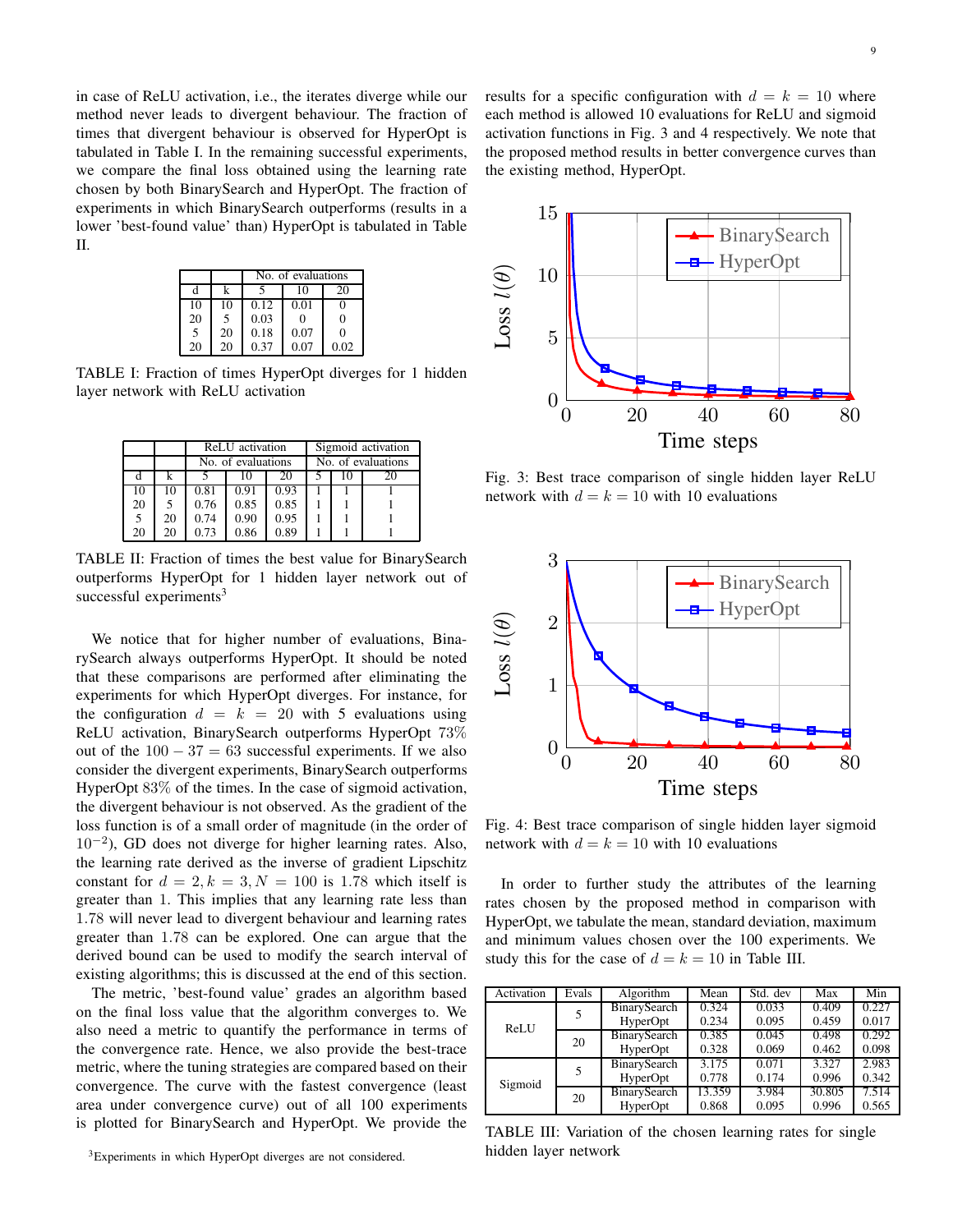Although the above tabulation is for 100 experiments, note that HyperOpt returns a learning rate that results in diverging traces for a small fraction of experiments (0.01); these entries are ignored while computing the tabulated constants for HyperOpt.

From Table III, it is noted that BinarySearch always chooses a larger learning rate on an average as compared to HyperOpt which leads to better convergence. The maximum learning rate (the learning rate yielding the best trace graph) chosen by BinarySearch is greater than that of HyperOpt as the number of evaluations increase as evidenced by the numbers corresponding to ReLU activation. In the case of ReLU activation, it is observed that the proposed method has lesser variance in choosing a step size as compared to HyperOpt. For the sigmoid activation, our method chooses rates much greater than one, as it is allowed by the structure of the problem whereas HyperOpt typically is restricted to the interval  $[0, 1]$ . This also explains why BinarySearch results in a much faster convergence than HyperOpt in this case.

*2) Comparison with other optimization algorithms:* We also compare the performance of our proposed tuning method against popular optimization algorithms such as Adam [7], Adagrad [37], Adadelta [38] and RMSProp [39]. Although a default learning rate of 0.001 is suggested for Adam, RMSProp and Adadelta, we note that a learning rate of 0.01 fares better in this case. To demonstrate, we compare against the default learning rate (0.001) as well as a learning rate of 0.01 for the Adam optimizer. For the other optimizers, we only show results for a learning rate of 0.01 which fares better than their default rate of 0.001. The learning curve corresponding to the plain vanilla gradient descent using the derived bound is also included for the comparison.

The proposed binary search algorithm outperforms all the other methods in all the cases as illustrated in Fig. 5. (Kindly note that the legend provided in the first subplot holds for the all the figures and is not repeated for ease of viewing.) It should be noted that all the above methods (Adam, RMSProp, Adagrad, Adadelta and gradient descent with derived bound) only require a single evaluation of the optimization algorithm whereas the BinarySearch method is employed when multiple evaluations can be performed; for our experiments, we have considered 10 evaluations for the binary search method. However, we can see that the performance of the optimization algorithm Adam with its default learning rate is fairly poor as compared to the tuned version. Note that this tuning would also take up evaluations based on the search algorithm employed. In the case of ReLU activation, we note that the derived bound itself outperforms all the other optimization methods. In case of the sigmoid activation function, the Adam optimizer with a learning rate of 0.01 exhibits faster convergence than the derived bound for  $d = 10$  and  $k = 10$ ; both Adam and RMSProp with 0.01 outperform the derived bound for  $d = 20$ and  $k = 20$ . However, the choice of learning rate as 0.01 would require some tuning as the default rate is 0.001.

#### *B. Two hidden layer networks*

*1) Comparison with HyperOpt:* For a two hidden layer network, we run GD for  $T = 200$  epochs as it takes greater number of epochs to converge than the single hidden layer. Similar to the case of a single hidden layer, the fraction of experiments for which HyperOpt chooses divergent values for a network with ReLU activation is tabulated in Table IV. We note that as the dimensions of the problem gets bigger,

|    |          |       | No. of evaluations |      |      |  |
|----|----------|-------|--------------------|------|------|--|
|    | $_{k_1}$ | $k_2$ |                    | Ю    | 20   |  |
|    |          |       | 0.07               | 0.02 |      |  |
| 10 |          |       | 0.29               | 0.23 | 0.05 |  |
| 5  | 10       |       | 0.44               | 0.34 | 0.21 |  |
| 10 | 10       | 10    | 0.77               | 0.5  | 0.44 |  |

TABLE IV: Fraction of times HyperOpt diverges for 2 hidden layer ReLU

the number of experiments which return unusable (divergent) learning rates increases. For example, in the case of ReLU activation with  $k_1 = 10, k_2 = 10$ , we obtain divergent learning rates for 44% of the experiments even after allowing 20 evaluations for HyperOpt. In case of sigmoid activation, it is again noted that there is no divergent behaviour. The fraction of the remaining experiments in which BinarySearch outperforms HyperOpt is tabulated in Table V. It is noticed that the proposed method overtakes the existing method at higher dimensions. Best-trace graphs for a two-hidden layer network resembles the graphs for a single hidden layer and are not produced due to lack of space.

|    |       |    | ReLU activation    |      |      |     | Sigmoid activation |      |
|----|-------|----|--------------------|------|------|-----|--------------------|------|
|    |       |    | No. of evaluations |      |      |     | No. of evaluations |      |
| d  | $k_1$ | k2 |                    | 10   | 20   |     | 10                 | 20   |
| 5  |       | 2  | 0.45               | 0.65 | 0.59 |     | 0.98               | 0.95 |
| 10 |       | 3  | 0.58               | 0.67 | 0.61 |     | 0.99               | 0.96 |
| 5  | 10    | 5  | 0.52               | 0.62 | 0.73 | 0.4 | 0.93               | 0.96 |
| 10 | 10    | 10 | 0.56               | 0.66 | 0.86 |     |                    |      |

TABLE V: Fraction of times the best value for BinarySearch outperforms HyperOpt for 2 hidden layer out of successful experiments

For a two-layer network, we consider the architecture with  $d = 5, k_1 = 3, k_2 = 2$ . This is chosen at random for study, and the constants over 100 experiments are tabulated in Table VI; we notice similar trends for other architecture with different widths as well.

| Activation | Evals | Algorithm    | Mean   | Std. dev | Max    | Min   |
|------------|-------|--------------|--------|----------|--------|-------|
|            | 5     | BinarySearch | 0.431  | 0.435    | 3.287  | 0.102 |
| ReLU       |       | HyperOpt     | 0.285  | 0.239    | 0.996  | 0.015 |
|            | 20    | BinarySearch | 0.424  | 0.391    | 2.952  | 0.061 |
|            |       | HyperOpt     | 0.308  | 0.218    | 0.915  | 0.001 |
|            | 5     | BinarySearch | 6.012  | 0.929    | 8.055  | 3.983 |
| Sigmoid    |       | HyperOpt     | 0.677  | 0.222    | 0.999  | 0.122 |
|            | 20    | BinarySearch | 18.656 | 6.662    | 32.364 | 5.849 |
|            |       | HyperOpt     | 0.756  | 0.177    | 0.991  | 0.136 |

TABLE VI: Variation of the chosen learning rates for two hidden layer network

From Table VI, we see that the average as well as the maximum learning rate chosen by BinarySearch is greater than HyperOpt. In our experiments, note that greater learning rate implies better convergence as we only consider nondivergent traces. Similar to the single hidden layer network,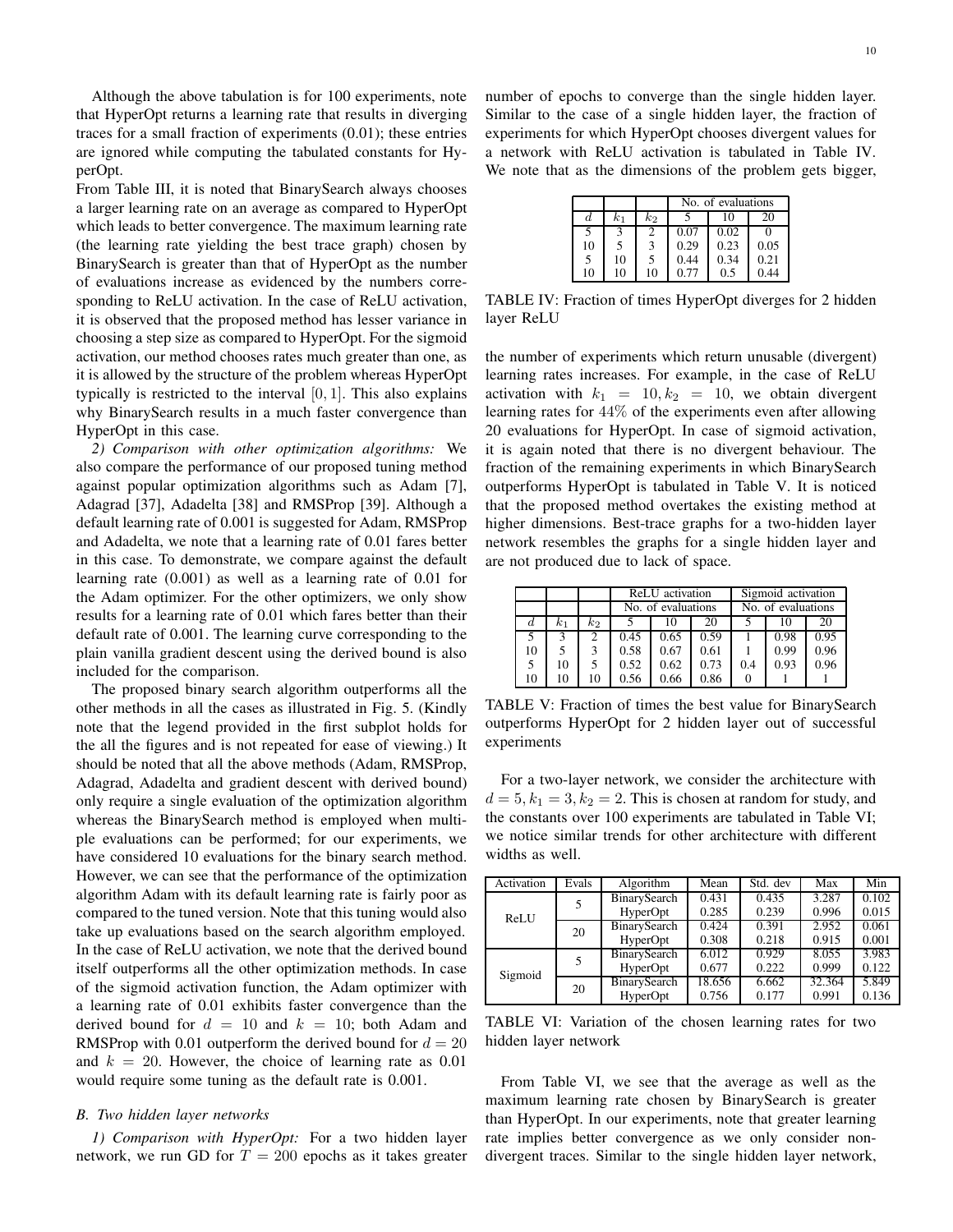11



Fig. 5: Single hidden layer network: Comparison with other optimization techniques

BinarySearch outperforms HyperOpt by a large margin in case of sigmoid activation, as it opts for learning rates greater than one.

*2) Comparison with other optimization algorithms:* For the case of two layer networks, we see that the proposed binary search (using 10 evaluations) always results in faster convergence as compared to the other optimization algorithms. This is shown in Fig. 6. Similar to that of a single hidden layer network, for ReLU activation, we see that the derived bound outperforms the other optimization methods. However, for sigmoid activation, especially in higher network dimensions, the other algorithms perform better than the derived bound but worse than the proposed binary search. Although all the above experiments were performed with  $N = 100$ , the trend in performance does not change with change in  $N$  as both the loss function as well as the derived bound contain a factor of  $1/N$ .

# *C. Remarks*

*1) Complexity of the algorithm:* The complexity of the proposed method as well as the comparative method, namely HyperOpt, is  $nC(GD)$  where n is the number of evaluations and  $\mathcal{C}(GD)$  is the complexity of the plain vanilla gradient descent algorithm for a fixed number of epochs. Note that both these tuning methods run the gradient descent algorithm during each evaluation for the same number of epochs. Therefore, both algorithms have the same complexity as long as they employ the same number of evaluations. Newer optimization methods such as Adam, Adagrad, RMSProp and Adadelta have greater algorithmic complexity than the traditional gradient descent algorithm as they involve more additive and multiplicative operations in order to maintain an adaptive step-size. Although the difference in computational complexities is not much among the adaptive algorithms, the trend in complexity is as follows:  $GD <$  Adagrad  $<$  RMSProp  $<$  Adam. [40].

*2) Using the derived bound in a different search:* One could ask if the derived bound can be used in HyperOpt or other existing popular hyper-parameter optimization algorithms itself. Though we can employ the derived bounds to restrict the search space of existing algorithms on one end of the interval, how to define the other end is still a question. For example, we note that for a neural network with sigmoid activation function, GD converges for learning rates greater than 1. Hence, the learning rate corresponding to the derived bound  $(> 1)$  may be set as the lower limit of the search interval; however, how to set the upper bound still remains a question. We believe that this is worth exploring in future work.

## VII. APPLICATIONS

Feedforward shallow networks are widely used in the context of resource allocation [41], wireless communication [22],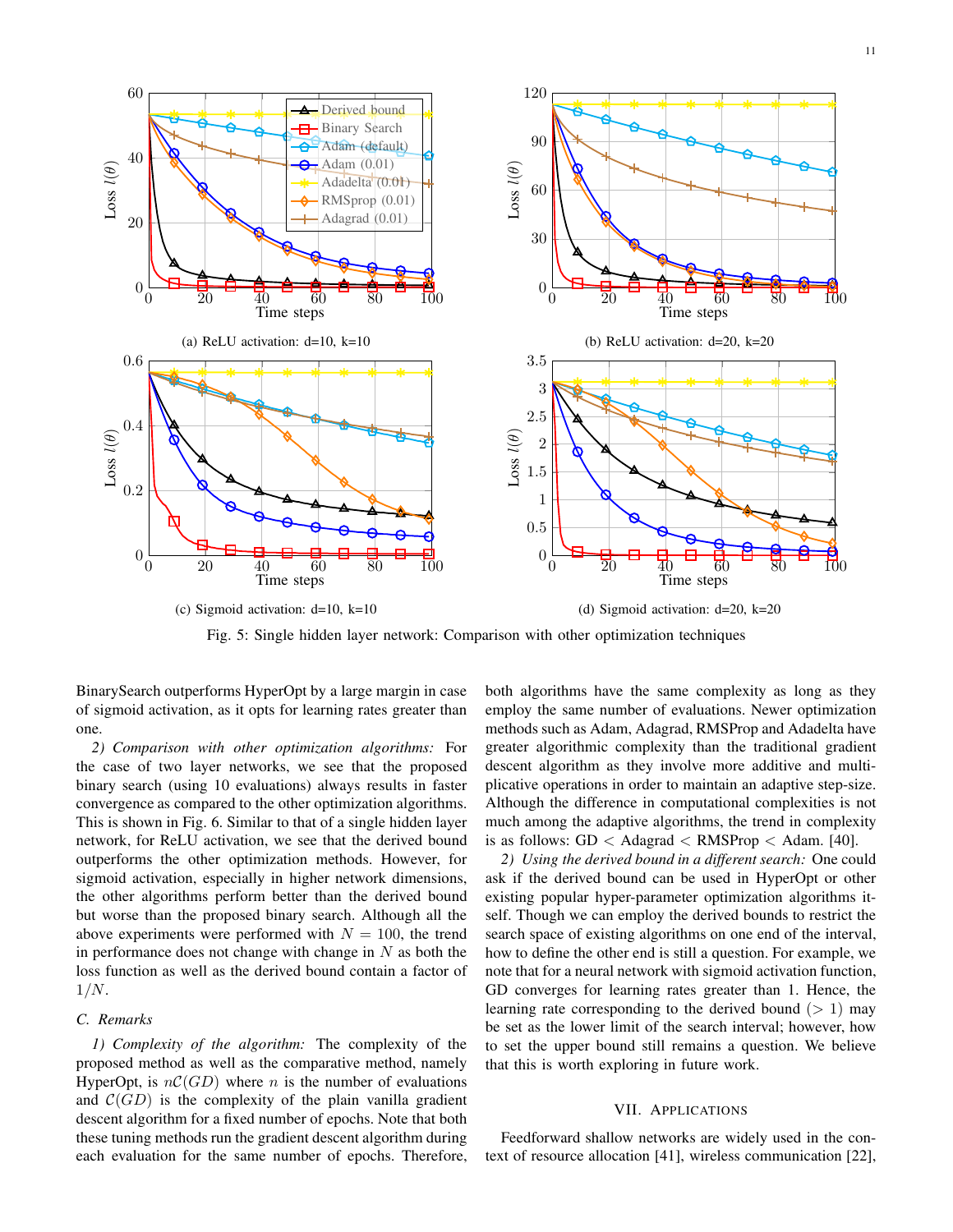

Fig. 6: Two hidden layer network: Comparison with other optimization techniques

[24], financial predictions [23] and weather forecasting [42]. In this section, we illustrate the utility of the proposed algorithm in three specific applications.

#### *A. Channel Estimation in OFDM systems*

The use of neural network for channel estimation is advocated as traditional estimation methods such as Least Squares and MMSE suffer from lack of accuracy and high computational complexity respectively [21], [22]. We now describe the architecture employed in [22]. A pilot-based channel estimation is considered. A single hidden layer with  $k$  neurons with sigmoid activation function is employed. The real and the imaginary parts of the received pilots are fed separately into the network and the corresponding channel impulses are estimated at the output. The output layer (with linear activation) has the same number of neurons as the input layer, say 2M for estimating the channel response the real and imaginary parts of  $M$  sub-carriers. The component-wise sum of the squared difference between the estimated and actual channel response is the objective function to be minimized. The learning rate employed in the paper is 0.05 and is chosen through manual tuning, which usually involves searching through trial and error which is a laborious process. We now derive an upper bound on the gradient Lipschitz constant of the objective and apply Algorithm 1 to find the learning rate.

We follow the notation introduced in Section IV where the

weight matrix between the input and hidden layer is denoted by  $V$  and the weight matrix between the hidden and output layer is denoted as  $W$ . Let the data points be denoted as  $(x(i), o(i))$  for  $i = 1, ...N$ . Each element of the output vector is denoted as  $o(i)_{l_2}$  where  $l_2 = 1, ... 2M$ . The loss function is given by,

$$
l(\boldsymbol{\theta}) = \frac{1}{2N} \sum_{i=1}^{N} \sum_{l_2=1}^{2M} \left[ \left( \sum_{l_1=1}^{k} \sigma(\boldsymbol{x}(i)^T \boldsymbol{V^{l_1}}) W_{l_1 l_2} \right) - o(i)_{l_2} \right]^2.
$$
\n(41)

Note that, in this application, the architecture consists of multiple outputs nodes. Therefore, the result in Theorem 1 cannot be used as it is. The bound on the gradient Lipschitz constant hence is derived for this specific case, and the bound is given by,

$$
\alpha^* \leq \frac{1}{N} \sum_{i=1}^N \left[ \frac{k_1 k_2}{16} \beta^2 \left\| \mathbf{x}(i) \right\|_{\infty} \left\| \mathbf{x}(i) \right\|_1 + \sum_{l_2=1}^{k_2} \left[ \left( k_1 \beta - o_{l_2} \right) \frac{\beta}{10} \left\| \mathbf{x}(i) \right\|_{\infty} \left\| \mathbf{x}(i) \right\|_1 \right] + \frac{k_1 k_2}{4} \beta \left\| \mathbf{x}(i) \right\|_{\infty} + \frac{k_1}{4} (k_1 \beta - \min_m o_m) \left\| \mathbf{x}(i) \right\|_{\infty} \right]. \tag{42}
$$

*Sketch of Proof:* The elements of the Hessian matrix  $\nabla^2 l(\theta)$ are computed and the Gershgorin theorem (Theorem 3) is then applied to obtain the above result.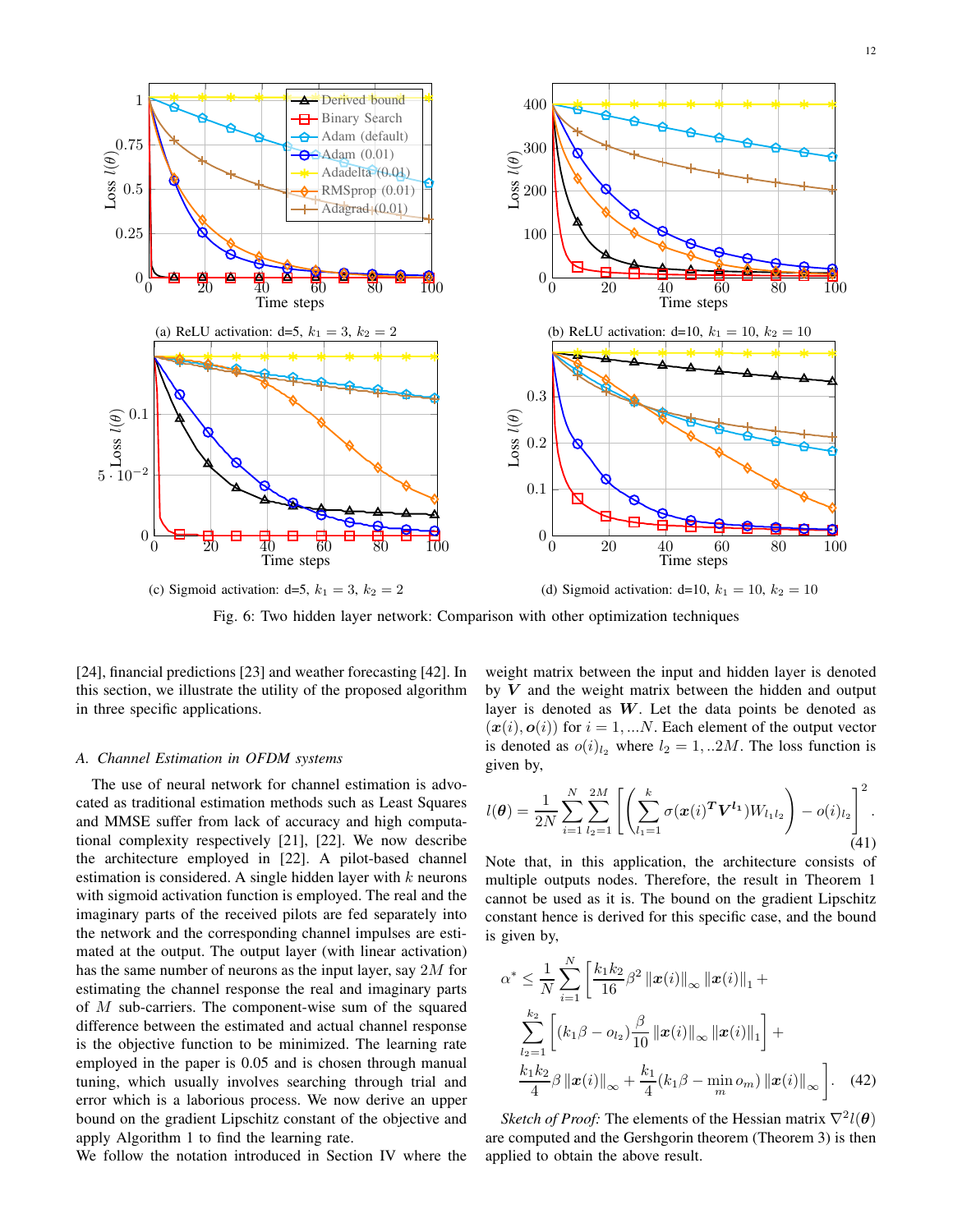Here, we consider a OFDM system with  $M = 64$  sub-carriers where all the sub-carriers consist of the pilot symbol. The pilots are transmitted through the channel and received. All the simulations are performed in the frequency domain. It is assumed that the channel impulse responses are available for training. As done in [22], the number of inputs and outputs to the neural network are  $2M$  and the number of neurons in the hidden layer are  $k = 10$ . For our simulations, we have considered a QPSK constellation and an SNR of 10dB.

The learning rate chosen in the paper is a fixed learning rate 0.05. The loss corresponding to the fixed learning rate after  $T = 100$  time steps is 0.068. The learning rate chosen by Algorithm 1 and the corresponding loss in tabulated in Table VII. We can see that the proposed method finds a learning

|               | No. of evaluations |           |             |  |  |  |
|---------------|--------------------|-----------|-------------|--|--|--|
|               | 10                 |           |             |  |  |  |
| Learning rate | 0.033              | 0.062     | 0.064       |  |  |  |
| Loss          | 0.0004             | $3.53e-6$ | $3.27$ e-23 |  |  |  |

TABLE VII: Learning rates chosen and loss encountered for channel estimation by Algorithm 1

rate that is comparable to the one suggested by manual tuning with as low as 5 evaluations. We can also see that the loss that the algorithm converges to is lower than the loss arrived at by using 0.05 as the learning rate.

#### *B. Exchange rate prediction*

Neural networks are used in various aspects of finance such as debt risk assessment, currency prediction, business risk failure, etc. [43]. Applications such as exchange rate prediction hold great importance in the economy. In [23], a single hidden layer neural network is considered where the neurons employ the sigmoid activation function. In the mentioned work, prediction is done using daily, monthly or quarterly steps. For the sake of our demonstration, we consider the daily step prediction. The exchange rates for the previous  $d = 5$  days are fed as the input to the network and the prediction for the next day is made. The architecture of the network is the same as the one demonstrated in Fig. 1 with  $d = 5$  input neurons,  $k = 10$  neurons at the hidden layer and one output neuron. The data for the experiment is obtained from the website http://www.global-view.com/forex-trading-tools/forex-history/index.html as in [23].

The data is organized as  $(x(i), y(i))$  for  $i = 1, ...N$  training samples; note that  $x(i) \in \mathbb{R}^d$  represents the daily step (change in the exchange rate from the previous day) for the past five days and  $y(i)$  is the rate for the day (which is the quantity to be estimated). We implement [23] with a slight modification: the network proposed in the paper uses a threshold within every neuron which is also a parameter to be tuned; instead, in this implementation, we add a column of ones to the data to compensate for threshold. Hence, we have  $x(i) \in \mathbb{R}^{d+1}$ . We are justified in doing so as we would tune the weight vector corresponding to the  $d + 1$ th input to the hidden layer instead of tuning the threshold. The loss function in [23] is given by,

$$
l(\mathbf{w}) = \frac{1}{2N} \sum_{i=1}^{N} \left( \left( \sum_{j=1}^{k} \sigma(\mathbf{x}(i)^{T} \mathbf{w}^{j}) \right) - y(i) \right)^{2}, \quad (43)
$$

where  $w$  denotes the weights of the network to be optimized and  $\sigma(.)$  denotes the sigmoid activation function. We note that the loss function is the similar to (4) and hence the bound derived in (25) in Section III can be used.

The paper recommends GD as the optimization algorithm to be used; however, it does not recommend any tuning method for the learning rate for this application. We employ the BinarySearch method proposed in Algorithm 1 and tabulate the losses encountered after tuning the learning rate for  $T = 500$ time steps in Table VIII. We note that the proposed method

|              | No. of evaluations |        |       |  |  |
|--------------|--------------------|--------|-------|--|--|
|              | 10<br>20           |        |       |  |  |
| BinarySearch | 0.254              | 0.2532 | 0.253 |  |  |
| HyperOpt     | 0.255              | 0.255  | 0.254 |  |  |

TABLE VIII: Loss encountered for exchange rate prediction by Algorithm 1 and HyperOpt

performs well as compared to HyperOpt using TPE and is able to achieve the optimal loss within a small number of iterations. As it is noted that both the algorithms converge to similar losses, we wish to demonstrate the convergence graphs by plotting the best-trace graphs. From Fig. 7, we note that the proposed BinarySearch algorithm converges faster.



Fig. 7: Best trace comparison for exchange rate prediction network with 10 evaluations

#### *C. Offset estimation in OFDM receivers*

Recent work in [44] uses neural network blocks for different purposes while designing an OFDM receiver such as synchronization. We focus on the estimation of the Carrier Frequency Offset(CFO). Shallow networks with restricted width are employed to reduce the computational complexity.

Simulation setup of [44] is used and is briefly described below. The OFDM signal is generated as per IEEE 802.11 standard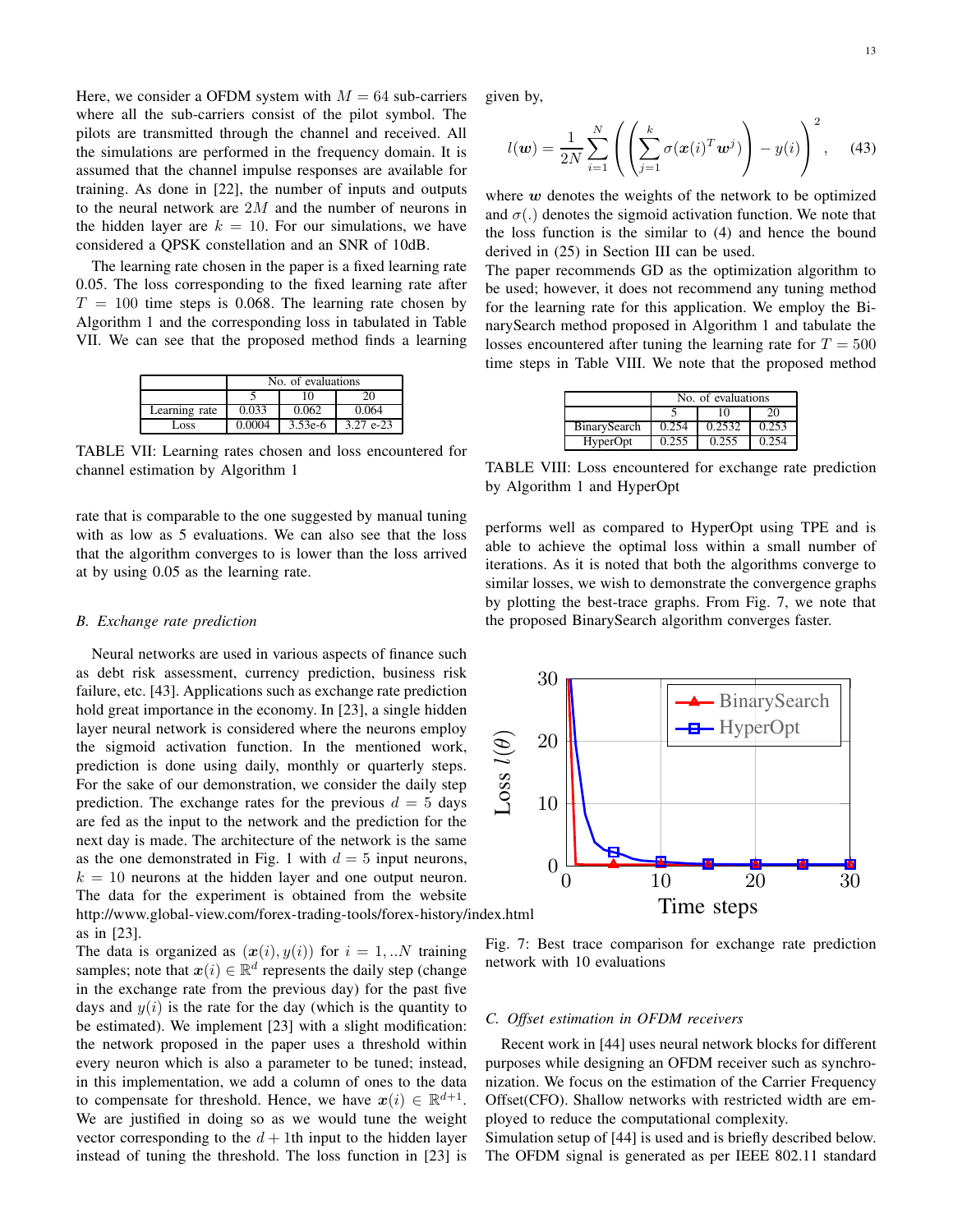using 64 subcarriers and 4-equally spaced pilots where 16- QAM constellation is employed for modulation. The baseline model is derived using the estimate from the cyclic prefix (CP). A moving window of the CP estimates derived from  $N_{CFO}$ consecutive OFDM symbols serve as inputs to the shallow neural network. The estimate from the established preamble method developed by Moose [45] is used as the label for training.

The said shallow network is constructed with the same architecture in Fig.1 with ReLU activation; hence, the upper bound on the gradient Lipschitz constant is given in (32). It is established in [44] that using a neural network to estimate the CFO as mentioned above results in better MSE than simply using the CP estimates or the preamble methods. We only verify if the proposed tuning method results in better learning curves than the optimization algorithm used in [44].

The authors employ the Adam optimization algorithm with the default learning rate of 0.001. We now compare this with the proposed method in Fig. 8. It can be seen from the figure that using the derived bound as the learning rate of GD (as well as the binary search method) converges within a few initial epochs whereas Adam optimizer takes 800 epochs to converge to the same minimum. Note that although binary search requires more evaluations, GD with the derived learning rate requires just one iteration, like the Adam optimizer. This shows that our proposed method results in faster convergence.



Fig. 8: Learning curves for CFO estimation

In this section, we considered three popular applications in the communication and finance sector where shallow feedforward networks are used and demonstrated that the proposed method can be used effectively to tune the learning rate as compared to the state-of-the-art tuning algorithms.

### VIII. CONCLUDING REMARKS

In this work, we proposed a theory-based approach for determining the learning rate for a shallow feedforward neural network. We derived the gradient Lipschitz constant for fixed architectures and developed a search algorithm that employs the derived bound to find a better learning rate while ensuring convergence. While the existing algorithms tune harder, i.e., employ higher number of evaluations in order to find a suitable learning rate, we can tune smarter by searching over an interval which is customized to the objective. When allowed the same number of evaluations, we demonstrated that the proposed method outperforms state-of-the-art methods such as HyperOpt in terms of convergence in both synthetic and real data.

# APPENDIX A PROOF OF THEOREM 2

As the function is doubly differentiable, the required constant is  $\alpha^* = \max_{\mathbf{w}} \lambda_{max}(\nabla^2 l(\mathbf{w}))$ .

$$
\nabla l(\boldsymbol{w}) = \left(\sum_{j=1}^{k} s(\boldsymbol{x}^{T}\boldsymbol{w}^{j}) - y\right) \begin{bmatrix} \mathbb{I}_{\{\boldsymbol{x}^{T}\boldsymbol{w}^{1}\geq0\}}\boldsymbol{x} \\ \vdots \\ \mathbb{I}_{\{\boldsymbol{x}^{T}\boldsymbol{w}^{k}\geq0\}}\boldsymbol{x} \end{bmatrix}
$$
(44)  

$$
\nabla^{2}l(\boldsymbol{w}) = \begin{bmatrix} \mathbb{I}_{\{\boldsymbol{x}^{T}\boldsymbol{w}^{1}\geq0\}}\boldsymbol{x} \\ \vdots \\ \mathbb{I}_{\{\boldsymbol{x}^{T}\boldsymbol{w}^{k}\geq0\}}\boldsymbol{x} \end{bmatrix} \begin{bmatrix} \mathbb{I}_{\{\boldsymbol{x}^{T}\boldsymbol{w}^{1}\geq0\}}\boldsymbol{x} \\ \vdots \\ \mathbb{I}_{\{\boldsymbol{x}^{T}\boldsymbol{w}^{k}\geq0\}}\boldsymbol{x} \end{bmatrix}^{T}
$$

$$
= \boldsymbol{a}(\boldsymbol{x},\boldsymbol{w})\boldsymbol{a}(\boldsymbol{x},\boldsymbol{w})^{T}
$$
(45)

where

$$
\boldsymbol{a}(\boldsymbol{x},\boldsymbol{w}) \triangleq \begin{bmatrix} \mathbb{I}_{\{\boldsymbol{x}^T\boldsymbol{w}^1\geq 0\}}\boldsymbol{x} & \cdots & \mathbb{I}_{\{\boldsymbol{x}^T\boldsymbol{w}^k\geq 0\}}\boldsymbol{x} \end{bmatrix}^T. \qquad (46)
$$

Although the ReLU function given by  $max(0, x)$  is nondifferentiable at  $x = 0$ , the work in [20] states that if the input is assumed to be from the Gaussian distribution, the loss function becomes smooth, and the gradient is well defined everywhere. The gradient is given by  $\mathbb{I}_{\{x>0\}}$  where  $\mathbb I$  is the indicator function. By a similar argument, we consider the second derivative to be zero over the entire real line. Note that the Gaussian assumption is only to ensure that the derivative of the ReLU function is defined at  $x = 0$  due to the smoothness for theoretical tractability. The gradient Lipschitz constant is given by

$$
\alpha^* = \max_{\boldsymbol{w}} \lambda_{max}(\nabla^2 l(\boldsymbol{w})) = \max_{\boldsymbol{w}} \lambda_{\max}(\boldsymbol{a}(\boldsymbol{x}, \boldsymbol{w})\boldsymbol{a}(\boldsymbol{x}, \boldsymbol{w})^T).
$$
\n(47)

We note that  $a(x, w)a(x, w)^T$  is a rank-1 matrix and therefore, its only non-zero eigenvalue is given by  $a(x, w)^T a(x, w) = ||a(x, w)||^2$ , which is also the maximum eigenvalue. Substituting in (47),

$$
\alpha^* = \max_{\boldsymbol{w}} \left\| \boldsymbol{a}(\boldsymbol{x}, \boldsymbol{w}) \right\|^2. \tag{48}
$$

The norm is maximized when all the entries of the vector are non-zero, i.e., when all the indicators correspond to 1. Let us define

$$
\bar{a}(x) \triangleq \begin{bmatrix} x & \dots & x \end{bmatrix}^T, \tag{49}
$$

which is a stack of the input vector repeated  $k$  times. Therefore, the required constant is given by

$$
\alpha^* = \|\bar{a}(x)\|^2 = k \|x\|^2. \tag{50}
$$

In this case, we note that the derived constant for a single data point is not a bound, but the exact gradient Lipschitz constant and it is a function of the number of neurons,  $k$ , and the norm of the input vector.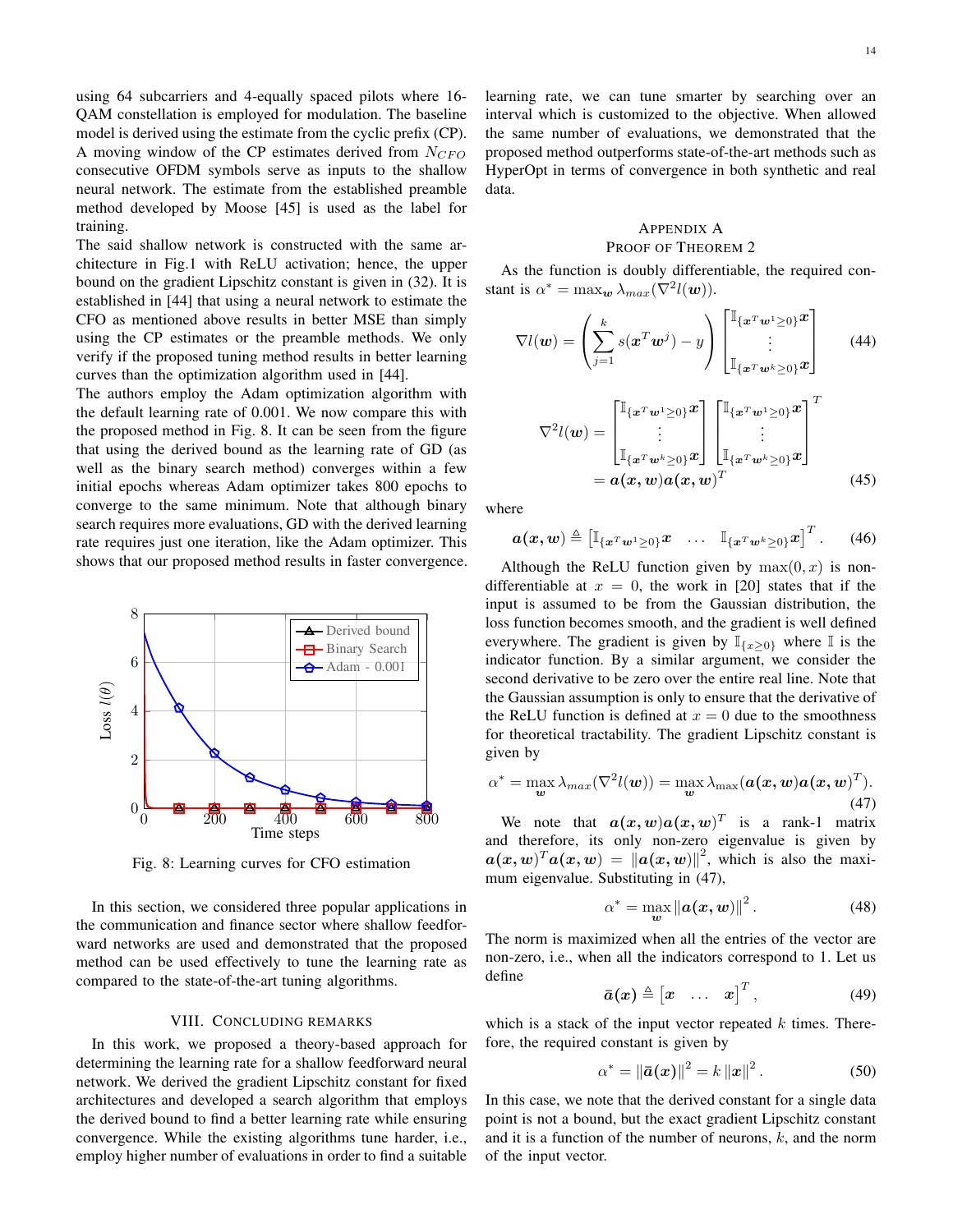# APPENDIX B PROOF OF LEMMA 3

The Rayleigh quotient of a Hermitian matrix A and a nonzero vector g is given by  $\frac{g^T A g}{g^T g}$  and reaches the maximum eigenvalue when the vector  $g$  is the eigen vector corresponding to the maximum eigenvalue [46].

$$
\lambda_{max}(\boldsymbol{A}) = \max_{\boldsymbol{g}: \|\boldsymbol{g}\|=1} \boldsymbol{g}^T \boldsymbol{A} \boldsymbol{g},\tag{51}
$$

Also, observe that for any other vector of unit norm  $h \neq g$ ,

$$
g^T A g > h^T A h. \tag{52}
$$

In the following proof, denoting  $x(i)$  as  $x_i$  and the principal eigen vectors of  $\Big(\sum_{i=1}^N \bar{a}(x_i)\bar{a}(x_i)^T\Big),$  $\left(\boldsymbol{a}(\boldsymbol{x_i}, \boldsymbol{w})\boldsymbol{a}(\boldsymbol{x_i}, \boldsymbol{w})^T\right)$  and  $\left(\sum_{i=1}^N \boldsymbol{a}(\boldsymbol{x_i}, \boldsymbol{w})\boldsymbol{a}(\boldsymbol{x_i}, \boldsymbol{w})^T\right)$ as  $\bar{g}, g_i$  and  $\hat{g}$  respectively,

$$
\lambda_{max} \left( \sum_{i=1}^N \bar{a}(x_i) \bar{a}(x_i)^T \right) = \bar{g}^T \left( \sum_{i=1}^N \bar{a}(x_i) \bar{a}(x_i)^T \right) \bar{g}
$$
  

$$
= \sum_{i=1}^N \bar{g}^T \left( \bar{a}(x_i) \bar{a}(x_i)^T \right) \bar{g}
$$
  

$$
\geq \sum_{i=1}^N g_i^T \left( \bar{a}(x_i) \bar{a}(x_i)^T \right) g_i^T.
$$

Note that as  $(a(x_i, w)a(x_i, w)^T)$  is a rank-1 matrix, the principal eigen vector is given by  $g_i = a(x_i, w)$ . Hence,

$$
\sum_{i=1}^{N} g_i^T \left( \bar{a}(x_i) \bar{a}(x_i)^T \right) g_i^T
$$
  
= 
$$
\sum_{i=1}^{N} a(x_i, w)^T \left( \bar{a}(x_i) \bar{a}(x_i) \right) a(x_i, w).
$$
 (53)

Considering each term in the summation,

$$
\begin{aligned} a(x_i,w)^T \left( \bar{a}(x_i)\bar{a}(x_i)^T \right) a(x_i,w) \\ & = \bigg(a(x_i,w)^T\bar{a}(x_i) \bigg) \bigg( \bar{a}(x_i)^T a(x_i,w) \bigg) \\ & = \bigg( \sum_{j=1}^k \mathbb{I}_{\{x_i^T w^j \geq 0\}} x_i^T x_i \bigg) \bigg( \sum_{j=1}^k \mathbb{I}_{\{x_i^T w^j \geq 0\}} x_i^T x_i \bigg) \\ & = \bigg( \sum_{j=1}^k \mathbb{I}_{\{x_i^T w^j \geq 0\}}^2 x_i^T x_i \bigg) \bigg( \sum_{j=1}^k \mathbb{I}_{\{x_i^T w^j \geq 0\}}^2 x_i^T x_i \bigg) \\ & = \bigg( \sum_{j=1}^k \mathbb{I}_{\{x_i^T w^j \geq 0\}} x_i^T \mathbb{I}_{\{x_i^T w^j \geq 0\}} x_i \bigg) \\ & \qquad \bigg( \sum_{j=1}^k \mathbb{I}_{\{x_i^T w^j \geq 0\}} x_i^T \mathbb{I}_{\{x_i^T w^j \geq 0\}} x_i \bigg) \\ & = a(x_i,w)^T \left( a(x_i,w) a(x_i,w)^T \right) a(x_i,w). \end{aligned}
$$

Using this result in (53),

$$
\begin{aligned} &\sum_{i=1}^{N} \bm{a}(\bm{x_i},\bm{w})^T \left(\bar{\bm{a}}(\bm{x_i})\bar{\bm{a}}(\bm{x_i})^T\right) \bm{a}(\bm{x_i},\bm{w}) \\ &= \sum_{i=1}^{N} \bm{a}(\bm{x_i},\bm{w})^T \left(\bm{a}(\bm{x_i},\bm{w})\bm{a}(\bm{x_i},\bm{w})^T\right) \bm{a}(\bm{x_i},\bm{w}) \\ &\geq \sum_{i=1}^{N} \hat{\bm{g}}^T \left(\bm{a}(\bm{x_i},\bm{w})\bm{a}(\bm{x_i},\bm{w})^T\right) \hat{\bm{g}} \\ &= \hat{\bm{g}}^T \left(\sum_{i=1}^{N} \bm{a}(\bm{x_i},\bm{w})\bm{a}(\bm{x_i},\bm{w})^T\right) \hat{\bm{g}} \\ &= \lambda_{max} \left(\sum_{i=1}^{N} \bm{a}(\bm{x_i},\bm{w})\bm{a}(\bm{x_i},\bm{w})^T\right). \end{aligned}
$$

Hence proved.

# APPENDIX C PROOF OF THEOREM 5

The loss function is doubly differentiable, and hence,

$$
\alpha^* = \max_{\theta} \lambda_{max}(\nabla^2 l(\theta)).
$$
 (54)

The first-order partial derivatives are computed as follows,

$$
\frac{\partial l(\boldsymbol{\theta})}{\partial \boldsymbol{\theta}} = A \frac{\partial A}{\partial \boldsymbol{\theta}}
$$
(55)  

$$
\begin{bmatrix}\n\left(\sum_{l_2=1}^{k_2} \left[ q_{l_2} \sigma(\boldsymbol{x}^T \boldsymbol{V}^1)(1 - \sigma(\boldsymbol{x}^T \boldsymbol{V}^1)) W_{1l_2} \boldsymbol{x} \right] \right) \\
\vdots \\
\left( \sum_{l_2=1}^{k_2} \left[ q_{l_2} \sigma(\boldsymbol{x}^T \boldsymbol{V}^{k_1})(1 - \sigma(\boldsymbol{x}^T \boldsymbol{V}^{k_1})) W_{k_1 l_2} \boldsymbol{x} \right] \right) \\
q_1 \sigma(\boldsymbol{x}^T \boldsymbol{V}^{k_1}) \\
\vdots \\
\frac{q_1 \sigma(\boldsymbol{x}^T \boldsymbol{V}^{k_1})}{q_2 \sigma(\boldsymbol{x}^T \boldsymbol{V}^{k_1})} \\
\vdots \\
\frac{q_{k_2} \sigma(\boldsymbol{x}^T \boldsymbol{V}^{k_1})}{r_2 \sigma(\boldsymbol{x}^T \boldsymbol{V}^{k_1})}\n\end{bmatrix}
$$
(56)

We define the following terms, where  $q_a$  is the first derivative and  $q'_a$  is the second derivative of  $\sigma\left(\sum_{l_1=1}^{k_1} (\sigma(\bm x^T \bm V^{l_1}) W_{l_1a})\right)$  and then compute the elements of the Hessian matrix.

$$
A \triangleq \left(\sum_{l_2=1}^{k_2} \sigma \left(\sum_{l_1=1}^{k_1} \sigma(\mathbf{x}^T \mathbf{V}^{l_1}) W_{l_1 l_2}\right) - y\right), \qquad (57)
$$
  
\n
$$
q_a \triangleq \sigma \left(\sum_{l_1=1}^{k_1} (\sigma(\mathbf{x}^T \mathbf{V}^{l_1}) W_{l_1 a})\right)
$$
  
\n
$$
\left(1 - \sigma \left(\sum_{l_1=1}^{k_1} (\sigma(\mathbf{x}^T \mathbf{V}^{l_1}) W_{l_1 a})\right)\right), \qquad (58)
$$

 $l_1=1$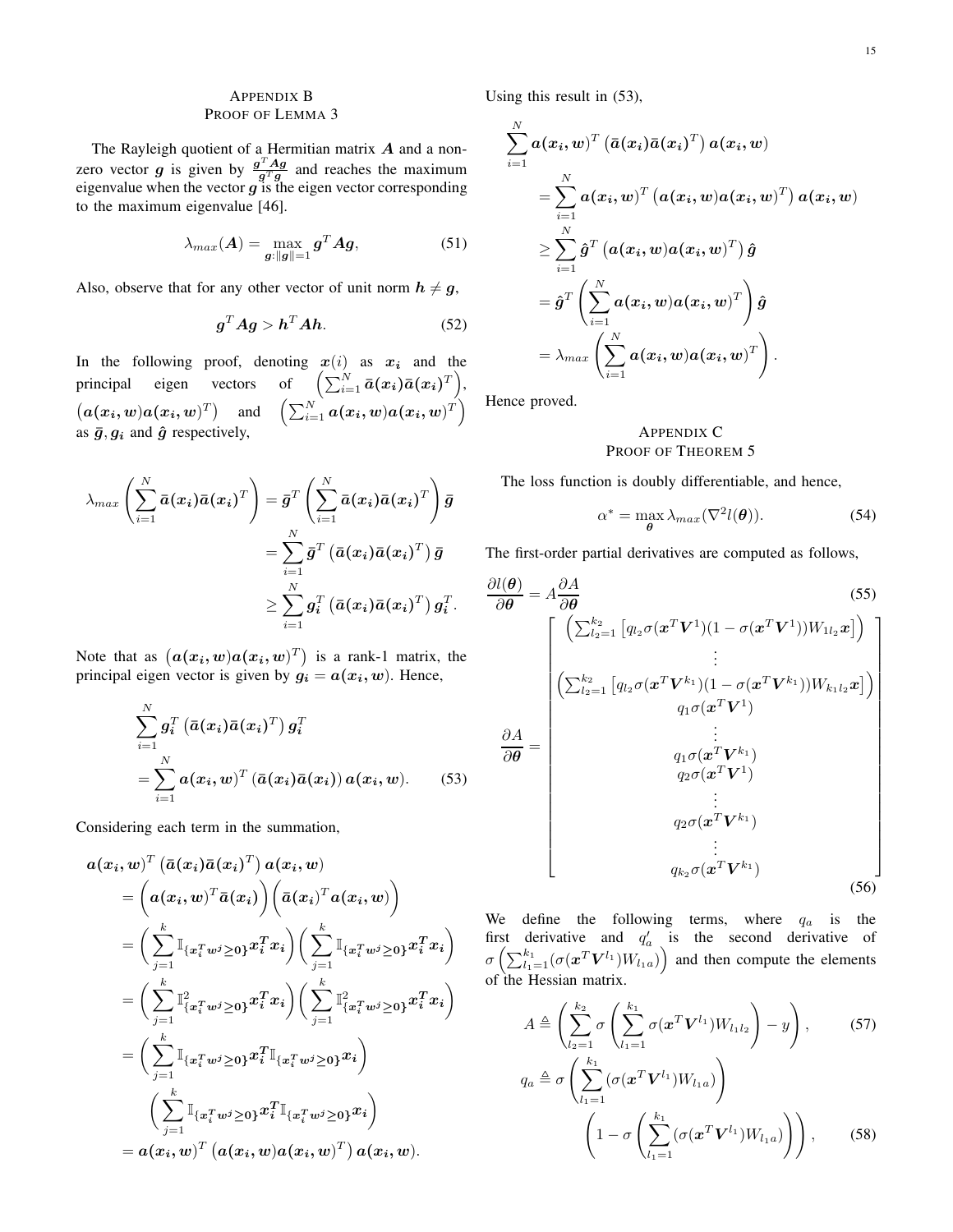$$
q'_a \triangleq \sigma \left( \sum_{l_1=1}^{k_1} (\sigma(\mathbf{x}^T \mathbf{V}^{l_1}) W_{l_1 a}) \right)
$$

$$
\left( 1 - \sigma \left( \sum_{l_1=1}^{k_1} (\sigma(\mathbf{x}^T \mathbf{V}^{l_1}) W_{l_1 a}) \right) \right)
$$

$$
\left( 1 - 2\sigma \left( \sum_{l_1=1}^{k_1} (\sigma(\mathbf{x}^T \mathbf{V}^{l_1}) W_{l_1 a}) \right) \right).
$$
(59)

$$
\frac{\partial^2 l(\boldsymbol{\theta})}{\partial W_{ij}\partial W_{i'j'}} = (q_j \sigma(\mathbf{x}^T \mathbf{V}^i)) (q_{j'} \sigma(\mathbf{x}^T \mathbf{V}^{i'})) + A \sigma(\mathbf{x}^T \mathbf{V}^i) \sigma(\mathbf{x}^T \mathbf{V}^{i'}) q_j' \mathbb{I}_{\{j=j'\}}
$$
(60)

$$
\frac{\partial^2 l(\boldsymbol{\theta})}{\partial \mathbf{V}^i \partial \mathbf{V}^{i'}} = \left( \sum_{l_2=1}^{k_2} \left[ q_{l_2} \sigma(\mathbf{x}^T \mathbf{V}^i) (1 - \sigma(\mathbf{x}^T \mathbf{V}^i)) W_{il_2} \mathbf{x} \right] \right) \left( \sum_{l_2=1}^{k_2} \left[ q_{l_2} \sigma(\mathbf{x}^T \mathbf{V}^{i'})(1 - \sigma(\mathbf{x}^T \mathbf{V}^{i'})) W_{i'l_2} \mathbf{x} \right] \right)^T
$$

$$
+ A \sigma(\mathbf{x}^T \mathbf{V}^i)(1 - \sigma(\mathbf{x}^T \mathbf{V}^i)) \sigma(\mathbf{x}^T \mathbf{V}^{i'})
$$

$$
(1 - \sigma(\mathbf{x}^T \mathbf{V}^{i'})) \left[ \sum_{l_2=1}^{k_2} q_{l_2}^{\prime} W_{il_2} W_{i'l_2} \right] \mathbf{x} \mathbf{x}^T
$$

$$
+ A \left[ \sum_{l_2=1}^{k_2} q_{l_2} W_{il_2} \right] \sigma(\mathbf{x}^T \mathbf{V}^i)(1 - \sigma(\mathbf{x}^T \mathbf{V}^i))
$$

$$
(1 - 2\sigma(\mathbf{x}^T \mathbf{V}^i)) \mathbb{I}_{\{i=i'\}} \mathbf{x} \mathbf{x}^T
$$
(61)

$$
\frac{\partial^2 l(\boldsymbol{\theta})}{\partial \boldsymbol{V}^i \partial W_{i'j'}} = \sum_{l_2=1}^{k_2} \left[ q_{l_2} \sigma(\boldsymbol{x}^T \boldsymbol{V}^i) (1 - \sigma(\boldsymbol{x}^T \boldsymbol{V}^i)) W_{il_2} \right]
$$
  

$$
q_j' \sigma(\boldsymbol{x}^T \boldsymbol{V}^{i'}) \boldsymbol{x}^T + A \sigma(\boldsymbol{x}^T \boldsymbol{V}^i) (1 - \sigma(\boldsymbol{x}^T \boldsymbol{V}^i))
$$
  

$$
\left[ \sum_{l_2=1}^{k_2} (q_{l_2} \mathbb{I}_{\{i=i', l_2=j'\}} + W_{il_2} q_{l_2}' \sigma(\boldsymbol{x}^T \boldsymbol{V}^{i'}) \right] \boldsymbol{x}^T
$$
  
(62)

$$
\frac{\partial^2 l(\boldsymbol{\theta})}{\partial W_{ij} \partial \mathbf{V}^{i'}} = q_j \sigma(\mathbf{x}^T \mathbf{V}^i)
$$
\n
$$
\sum_{l_2=1}^{k_2} \left[ q_{l_2} \sigma(\mathbf{x}^T \mathbf{V}^{i'})(1 - \sigma(\mathbf{x}^T \mathbf{V}^{i'})) W_{i'l_2} \mathbf{x} \right]
$$
\n
$$
+ A q_j \sigma(\mathbf{x}^T \mathbf{V}^i)(1 - \sigma(\mathbf{x}^T \mathbf{V}^i)) \mathbb{I}_{i=i'} \mathbf{x}
$$
\n
$$
+ A(\sigma(\mathbf{x}^T \mathbf{V}^{i'}))^2 (1 - \sigma(\mathbf{x}^T \mathbf{V}^{i'})) q_j' W_{i'j} \mathbf{x} \quad (63)
$$

It is observed that the elements of the Hessian matrix depends on the values of the parameters in  $\theta$  (through A) unlike the case with a single hidden layer in which the parameters only appeared as indicators. As the maximization is over  $\theta$ , the elements of the matrix  $V$  and  $W$  can be scaled up arbitrarily and the obtained upper bound will be infinity, which is a trivial upper bound. To avoid this, it is assumed that the magnitude of the weights are restricted; i.e.,  $|\theta_i| < \beta$   $\forall i$ . The Hessian matrix can be written in the following form:

$$
\nabla^2 l(\boldsymbol{\theta}) = \left(\frac{dA}{d\boldsymbol{\theta}}\right) \left(\frac{dA}{d\boldsymbol{\theta}}\right)^T + \boldsymbol{M},\tag{64}
$$

where the first terms in all the second order partial derivative elements (given in (60) - (63)) are accounted for in  $\left(\frac{dA}{d\theta}\right)\left(\frac{dA}{d\theta}\right)^{T}$ . The rest of the additive terms are represented by the matrix  $M$ . Applying Weyl's inequality (i.e., (12)),

$$
\lambda_{max}(\nabla^2 l(\boldsymbol{\theta})) \le \lambda_{max} \left( \left( \frac{dA}{d\boldsymbol{\theta}} \right) \left( \frac{dA}{d\boldsymbol{\theta}} \right)^T \right) + \lambda_{max}(\boldsymbol{M}).
$$
\n(65)

We note that the first term in the above equation is a rank one matrix and has a maximum eigenvalue of  $\left\| \frac{dA}{d\theta} \right\|$  $2<sup>2</sup>$ . The required gradient Lipschitz constant is obtained by maximizing (65) over all values of  $\theta$  and is given by

$$
\max_{\boldsymbol{\theta}} \lambda_{max}(\nabla^2 l(\boldsymbol{\theta})) \le \max_{\boldsymbol{\theta}} \left\| \frac{dA}{d\boldsymbol{\theta}} \right\|^2 + \max_{\boldsymbol{\theta}} \lambda_{max}(\boldsymbol{M}) \tag{66}
$$

Focusing on the first term in (66), the vector  $\frac{dA}{d\theta}$  consists of  $k_1k_2$  terms of the form  $q_{(.)}\sigma(.)$  and  $k_1$  terms of the form  $\sum_{l_2=1}^{k_2} q_{l_2} \nabla \sigma(\boldsymbol{x}^T \boldsymbol{V^a}) W_{al_2} \boldsymbol{x}$  where  $a = 1, ..., k_1$ . Recall from (16) that  $\sigma(.) \le 1$  and from (17) that  $q(.) \le \frac{1}{4}$ . Therefore,

$$
\max_{\theta} \left\| \frac{dA}{d\theta} \right\|^2 = k_1 \left( \frac{k_2 \beta ||\mathbf{x}||}{16} \right)^2 + \frac{k_1 k_2}{16} \tag{67}
$$

where  $\beta = \max_i \theta_i$ . We now focus on the second additive term in (66). To bound the maximum eigenvalue of  $M$ , the Gershgorin's theorem (stated in Theorem 3) is employed. Considering the terms in (60) - (63) that are not included in  $\left(\frac{dA}{d\theta}\right)\left(\frac{dA}{d\theta}\right)^T$ , we bound the maximum row sum over all possible values of  $\theta$ . The row sum can be computed in one of two possible ways considering elements from (a)  $\frac{\partial^2 l(\theta)}{\partial x^2}$  $\overline{\partial V^i\partial V^{i'}}$ and  $\frac{\partial^2 l(\boldsymbol{\theta})}{\partial \mathbf{V}^{i} \partial \mathbf{W}}$  $\frac{\partial^2 l(\boldsymbol{\theta})}{\partial \boldsymbol{V}^i \partial W_{i'j'}}$  or (b)  $\frac{\partial^2 l(\boldsymbol{\theta})}{\partial W_{ij} \partial \boldsymbol{V}}$  $\frac{\partial^2 l(\bm{\theta})}{\partial W_{ij} \partial \bm{V}^{i'}}$  and  $\frac{\partial^2 l(\bm{\theta})}{\partial W_{ij} \partial W_{ij}}$  $\frac{\partial u(\mathbf{c})}{\partial W_{ij}\partial W_{i'j'}}$ .

The maximum value taken by A is  $|k_2 - y|$  as the sigmoid function has a maximum value of one. Recall that  $q_a$  is a first derivative and  $q'_a$  is a second derivative of the sigmoid function. Using the bounds on derivatives stated in  $(16)$  -  $(18)$ ,

$$
\max_{\theta} \lambda_{max}(M) \le |k_2 - y| \max_{\theta} \left( \frac{1}{10} + \left[ \frac{1}{4} + \frac{\beta}{10} \right] \frac{k_1 ||x||_1}{4}, \right)
$$

$$
\left[ \frac{1}{4} + \frac{\beta}{10} \right] \frac{k_2 ||x||_{\infty}}{4} + \left[ \frac{\beta}{1000} + \frac{1}{4} \right] k_1 k_2 \beta ||x||_1 ||x||_{\infty} \right)
$$
(68)

where the first argument in the maximization corresponds to case (a) and the second argument corresponds to case (b) of computing the row sum. Combining (67) and (68),

$$
\alpha^* \le \max\left(\frac{1}{10} + \left[\frac{1}{4} + \frac{\beta}{10}\right] \frac{k_1 \|\boldsymbol{x}\|_1}{4}, \left[\frac{1}{4} + \frac{\beta}{10}\right] \frac{k_2 \|\boldsymbol{x}\|_\infty}{4} + \left[\frac{\beta}{1000} + \frac{1}{4}\right] k_1 k_2 \beta \|\boldsymbol{x}\|_1 \|\boldsymbol{x}\|_\infty\right) |k_2 - y| + k_1 \left(\frac{k_2 \beta \|\boldsymbol{x}\|}{16}\right)^2 + \frac{k_1 k_2}{16}
$$
(69)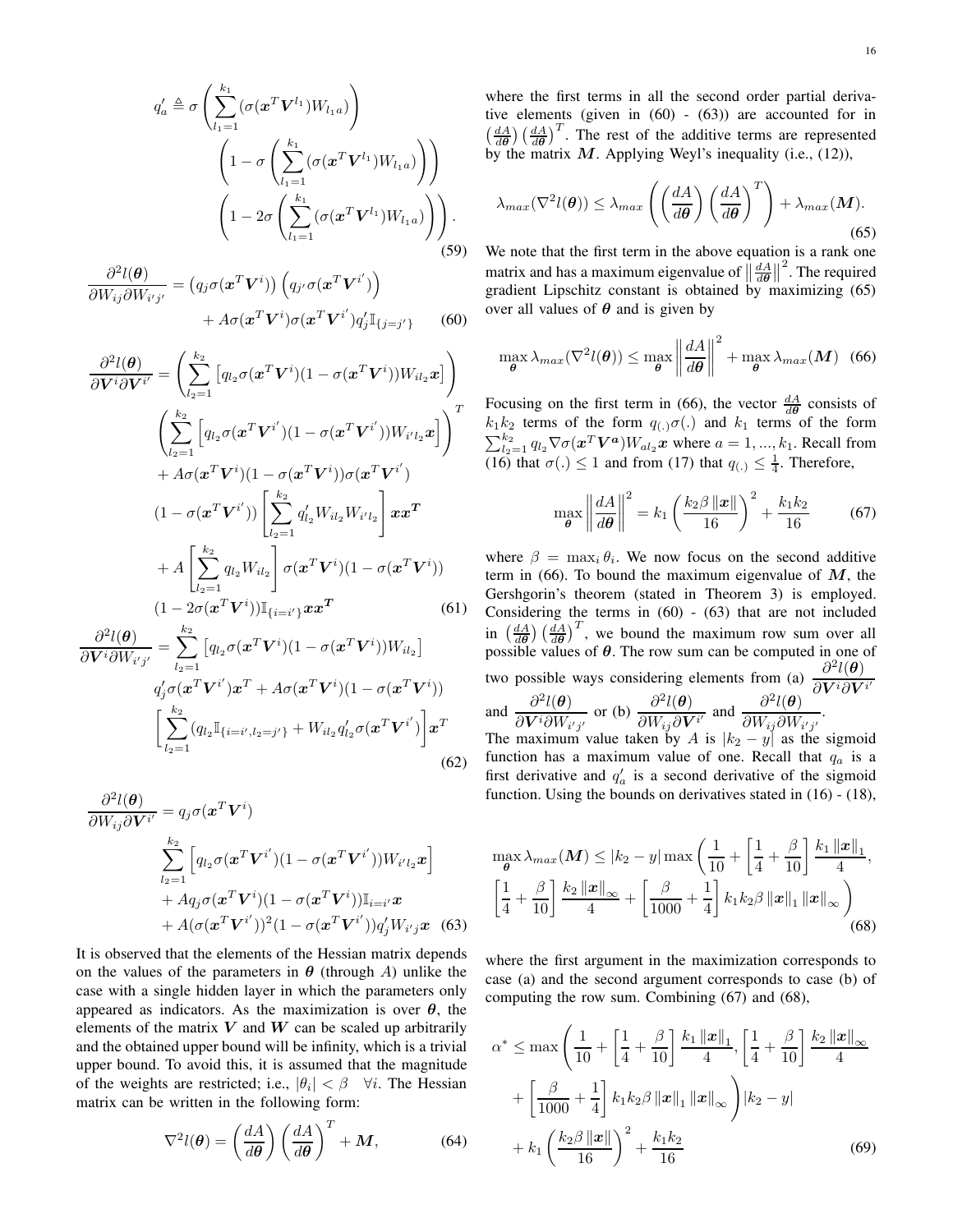# APPENDIX D

## PROOF OF THEOREM 6

The aim is to find the gradient Lipschitz constant of  $l(\theta)$ . For a doubly differentiable function, the required constant is given by

$$
\alpha^* = \max_{\boldsymbol{\theta}} \lambda_{max}(\nabla^2 l(\boldsymbol{\theta})).
$$
 (70)

In order to find the Hessian, we initially find the first-order partial derivatives:

$$
\frac{\partial l(\boldsymbol{\theta})}{\partial \boldsymbol{\theta}} = A \frac{\partial A}{\partial \boldsymbol{\theta}} \tag{71}
$$

$$
\frac{\partial A}{\partial \boldsymbol{\theta}} = \begin{bmatrix}\n\left(\sum_{l_2=1}^{k_2} \left[ q_{l_2} \mathbb{I}_{\{\boldsymbol{x}^T \boldsymbol{V}^1 \geq 0\}} W_{1l_2} \boldsymbol{x} \right] \right) \\
\vdots \\
\left(\sum_{l_2=1}^{k_2} \left[ q_{l_2} \mathbb{I}_{\{\boldsymbol{x}^T \boldsymbol{V}^k \geq 0\}} W_{k_1 l_2} \boldsymbol{x} \right] \right) \\
q_1 s(\boldsymbol{x}^T \boldsymbol{V}^1) \\
q_1 s(\boldsymbol{x}^T \boldsymbol{V}^2) \\
\vdots \\
q_1 s(\boldsymbol{x}^T \boldsymbol{V}^{k_1}) \\
\vdots \\
q_{k_2} s(\boldsymbol{x}^T \boldsymbol{V}^{k_1})\n\end{bmatrix} \tag{72}
$$

where

$$
A \triangleq \left(\sum_{l_2=1}^{k_2} s\left(\sum_{l_1=1}^{k_1} s(\mathbf{x}^T \mathbf{V}^{l_1}) W_{l_1 l_2}\right) - y\right) \tag{73}
$$
  
\n
$$
q_a \triangleq \mathbb{I}_{\{\sum_{l_1=1}^{k_1} (s(\mathbf{x}^T \mathbf{V}^{l_1}) W_{l_1 a}) \ge 0\}}.
$$

Similar to one-hidden layer ReLU case, we assume that the gradients of  $q_a$  with respect to  $W_{ij}$  and  $V^i$  are 0 and 0 respectively. Now, the second-order partial derivatives are derived.

$$
\frac{\partial^2 l(\boldsymbol{\theta})}{\partial W_{ij} \partial W_{i'j'}} = (q_j s(\boldsymbol{x}^T \boldsymbol{V}^i)) (q_{j'} s(\boldsymbol{x}^T \boldsymbol{V}^{i'}))
$$
(75)

$$
\frac{\partial^2 l(\boldsymbol{\theta})}{\partial \boldsymbol{V}^i \partial \boldsymbol{V}^{i'}} = \left( \sum_{l_2=1}^{k_2} \left[ q_{l_2} \mathbb{I}_{\{\boldsymbol{x}^T \boldsymbol{V}^i \ge 0\}} W_{il_2} \boldsymbol{x} \right] \right)
$$

$$
\left( \sum_{l_2=1}^{k_2} \left[ q_{l_2} \mathbb{I}_{\{\boldsymbol{x}^T \boldsymbol{V}^{i'} \ge 0\}} W_{i'l_2} \boldsymbol{x} \right] \right)^T \quad (76)
$$

$$
\frac{\partial^2 l(\boldsymbol{\theta})}{\partial \boldsymbol{V}^i \partial W_{i'j'}} = A q_{j'} \mathbb{I}_{\{\boldsymbol{x}^T \boldsymbol{V}^{i'} \geq 0\}} \mathbb{I}_{\{i=i'\}} \boldsymbol{x}^T + \left(\sum_{l_2=1}^{k_2} \left[q_{l_2} \mathbb{I}_{\{\boldsymbol{x}^T \boldsymbol{V}^i \geq 0\}} W_{il_2} \boldsymbol{x}^T\right]\right) \left(q_{j'} s(\boldsymbol{x}^T \boldsymbol{V}^{i'})\right)
$$
\n(77)

$$
\frac{\partial^2 l(\boldsymbol{\theta})}{\partial W_{ij} \partial \mathbf{V}^{i'}} = A q_j \mathbb{I}_{\{\boldsymbol{x}^T \mathbf{V}^i \ge 0\}} \mathbb{I}_{\{i=i'\}} \boldsymbol{x} + \left( \sum_{l_2=1}^{k_2} \left[ q_{l_2} \mathbb{I}_{\{\boldsymbol{x}^T \mathbf{V}^{i'} \ge 0\}} W_{i'l_2} \boldsymbol{x} \right] \right) \left( q_j s(\boldsymbol{x}^T \mathbf{V}^i) \right). \tag{78}
$$

Note that the Hessian is a square matrix of dimension  $k_1(d +$  $(k_2) \times k_1(d+k_2)$ . On putting the Hessian matrix together, it is observed that the Hessian can be written as a sum of two matrices as given below

$$
\nabla^2 l(\boldsymbol{\theta}) = \left(\frac{dA}{d\boldsymbol{\theta}}\right) \left(\frac{dA}{d\boldsymbol{\theta}}\right)^T + \boldsymbol{M},\tag{79}
$$

where  $M$  is a matrix with all the elements as zero except for the additional elements corresponding to  $\frac{\partial^2 l(\theta)}{\partial W_{\phi} \cdot \partial W_{\phi}}$  $\frac{\partial u(\boldsymbol{\theta})}{\partial W_{ij} \partial \boldsymbol{V}^{i'}}$  and  $\partial^2 l(\boldsymbol{\theta})$  $\frac{\partial^2 l(\theta)}{\partial \mathbf{V}^{i'} \partial W_{ij}}$  where  $i = i'$ . The main diagonal elements of the matrix are always zero and it is also symmetric; there are  $2dk_1k_2$  non-zero elements in the matrix.

Using Weyl's inequality stated in (12),

$$
\lambda_{max}(\nabla^2 l(\boldsymbol{\theta})) \le \lambda_{max} \left( \left( \frac{dA}{d\boldsymbol{\theta}} \right) \left( \frac{dA}{d\boldsymbol{\theta}} \right)^T \right) + \lambda_{max}(\boldsymbol{M})
$$
\n(80)

$$
= \left\| \frac{dA}{d\theta} \right\|^2 + \lambda_{max}(\boldsymbol{M}). \tag{81}
$$

The maximum eigenvalue of the matrix  $M$  can be bounded using the Brauer's Ovals of Cassini bound (stated in Theorem 4).

$$
\lambda_{max}(M) \le \max_{i \neq j} \left( \frac{m_{ii} + m_{jj}}{2} + \sqrt{(m_{ii} - m_{jj})^2 + R_i(M)R_j(M)} \right) \tag{82}
$$

where  $R_i(\boldsymbol{M}) = \sum_{i \neq j} |m_{ij}|$ . It is noted that all diagonal elements are always zero and multiple rows have similar row sums. Therefore, the bound reduces to

$$
\lambda_{max}(\boldsymbol{M}) \le \max_{i} R_i(\boldsymbol{M}) \tag{83}
$$

This is the same as the Gershgorin's bound obtained for the matrix  $M$ . Note that the elements of the matrix  $M$  are the first terms in (77) and (78) corresponding to the case when  $i = i'$ . The structure of the matrix  $M$  is such that the maximum row sum can be computed in one of two ways:  $Ak<sub>2</sub>$  times the maximum element of vector  $x$ , or A times the sum of elements of x. Therefore, while maximizing over  $\theta$ , the maximum row sum of  $M$  is given by

$$
\max_{i} R_i(\boldsymbol{M}) = \max(Ak_2|\boldsymbol{x}|_{\infty}, A|\boldsymbol{x}|_1), \quad (84)
$$

where  $|\mathbf{x}|_{\infty} = \max_i \mathbf{x}_i$  and  $|\mathbf{x}|_1 = \sum_i \mathbf{x}_i$ . We can write (81) as

$$
\lambda_{max}(\nabla^2 l(\boldsymbol{\theta})) \le \left\| \frac{dA}{d\boldsymbol{\theta}} \right\|^2 + \max(Ak_2|\boldsymbol{x}|_{\infty}, A|\boldsymbol{x}|_1). \quad (85)
$$

To obtain the desired bound on the gradient Lipschitz constant, we maximize over all possible values of  $\theta$  to obtain,

$$
\max_{\boldsymbol{\theta}} \lambda_{max}(\nabla^2 l(\boldsymbol{\theta})) \le \max_{\boldsymbol{\theta}} \left\| \frac{dA}{d\boldsymbol{\theta}} \right\|^2 + \max_{\boldsymbol{\theta}} \lambda_{max}(\boldsymbol{M}). \tag{86}
$$

The first term is an outer product of vectors (matrix of rank 1) and hence, the eigenvalue is given by their inner product. The vector  $\frac{dA}{d\theta}$  consists of  $k_1(d + k_2)$  terms each with an indicator, an element from  $\theta$  and the input vector. Recall that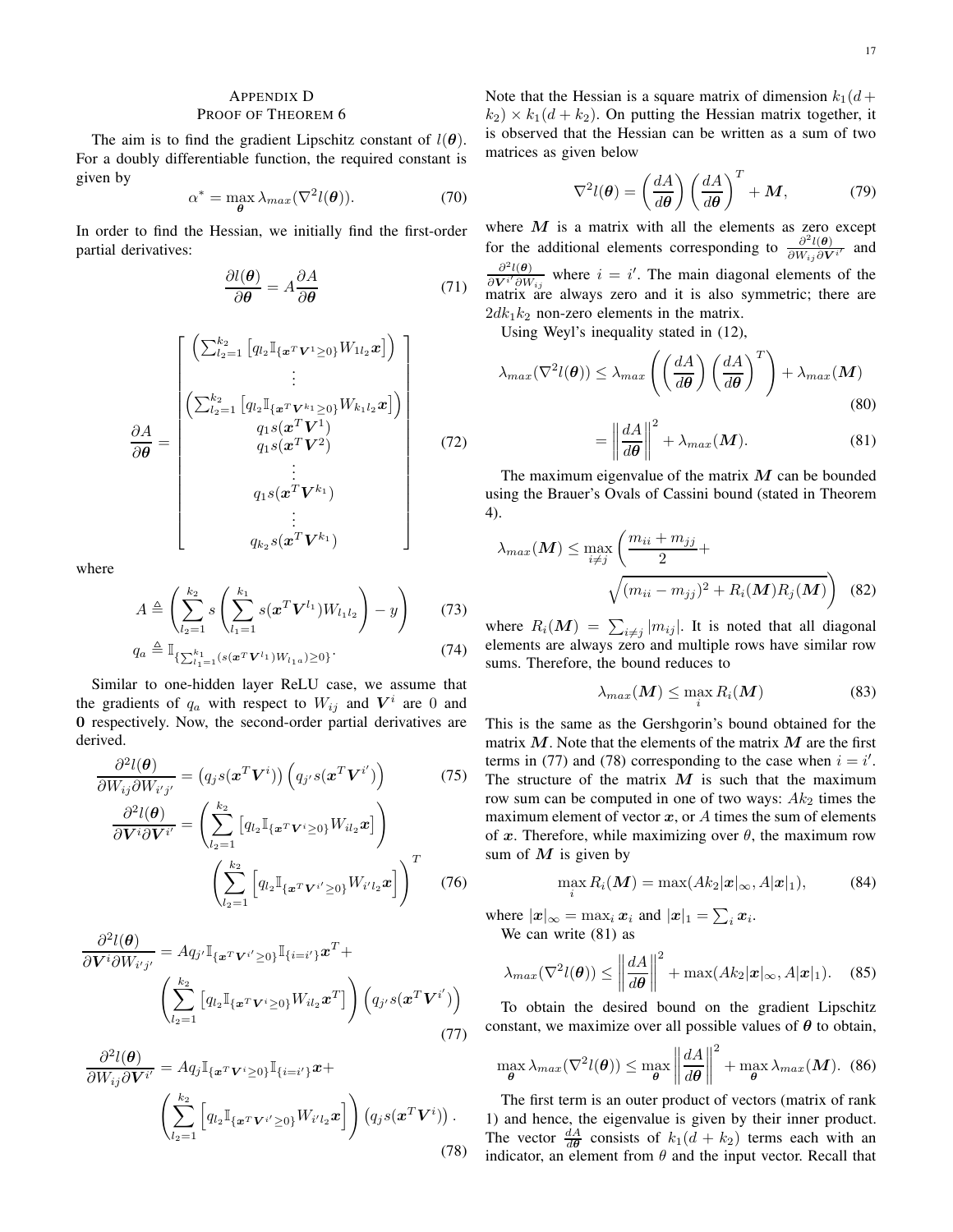to avoid arbitrary scaling of the derived bound, we impose the following restriction that  $|\theta_i| \leq \beta$  $\forall i$ . Therefore,

$$
\max_{\boldsymbol{\theta}} \left\| \frac{dA}{d\boldsymbol{\theta}} \right\|^2 = k_1 (d + k_2) \beta^2 \left\| \boldsymbol{x} \right\|^2. \tag{87}
$$

To maximize the second term in (86), we note that the scalar term A is a sum of  $k_1k_2$  combinations of product of two weight parameters with the data vector  $x$ . The maximum value that the scalar A can take is denoted by  $A_{max} = k_1 k_2 \beta^2 ||\mathbf{x}||$ y. Therefore, the second term is maximized as

$$
\max_{\boldsymbol{\theta}} \lambda_{max}(\boldsymbol{M}) = \max((A_{max}k_2|\boldsymbol{x}|_{\infty}, A_{max}|\boldsymbol{x}|_1), \quad (88)
$$

where  $A_{max} = k_1 k_2 \beta^2 ||x|| - y$ . Combining (86), (87) and (88), we obtain

$$
\alpha^* \le k_1(d+k_2)\beta^2 \|x\|^2 + \max((A_{max}k_2|x_{\infty}, A_{max}|x_{\infty}^+).
$$
\n(89)

An upper bound on the gradient Lipschitz constant for a two hidden layer ReLU network is derived.

#### **REFERENCES**

- [1] G. Litjens, T. Kooi, B. E. Bejnordi, A. A. A. Setio, F. Ciompi, M. Ghafoorian, J. A. Van Der Laak, B. Van Ginneken, and C. I. Sánchez, "A survey on deep learning in medical image analysis," *Medical image analysis*, vol. 42, pp. 60–88, 2017.
- [2] Q. Mao, F. Hu, and Q. Hao, "Deep learning for intelligent wireless networks: A comprehensive survey," *IEEE Communications Surveys & Tutorials*, vol. 20, no. 4, pp. 2595–2621, 2018.
- [3] V. Raj and S. Kalyani, "Backpropagating through the air: Deep learning at physical layer without channel models," *IEEE Communications Letters*, vol. 22, no. 11, pp. 2278–2281, 2018.
- [4] ——, "Design of communication systems using deep learning: A variational inference perspective," *IEEE Transactions on Cognitive Communications and Networking*, 2020.
- [5] W. Liu, Z. Wang, X. Liu, N. Zeng, Y. Liu, and F. E. Alsaadi, "A survey of deep neural network architectures and their applications," *Neurocomputing*, vol. 234, pp. 11–26, 2017.
- [6] M. Yu and T.-S. Chang, "An adaptive step size for backpropagation using linear lower bounding functions," *IEEE transactions on signal processing*, vol. 43, no. 5, pp. 1243–1248, 1995.
- [7] D. P. Kingma and J. Ba, "Adam: A method for stochastic optimization," *arXiv preprint arXiv:1412.6980*, 2014.
- [8] M. Feurer and F. Hutter, "Hyperparameter optimization," in *Automated Machine Learning*. Springer, 2019, pp. 3–33.
- [9] D. C. Montgomery, "Design and analysis of experiments. john wiley & sons," *Inc., New York*, vol. 1997, pp. 200–1, 2001.
- [10] J. Bergstra and Y. Bengio, "Random search for hyper-parameter optimization," *Journal of Machine Learning Research*, vol. 13, no. Feb, pp. 281–305, 2012.
- [11] J. Snoek, H. Larochelle, and R. P. Adams, "Practical bayesian optimization of machine learning algorithms," in *Advances in neural information processing systems*, 2012, pp. 2951–2959.
- [12] C. E. Rasmussen, "Gaussian processes in machine learning," in *Summer School on Machine Learning*. Springer, 2003, pp. 63–71.
- [13] F. Hutter, H. H. Hoos, and K. Leyton-Brown, "Sequential modelbased optimization for general algorithm configuration," in *International conference on learning and intelligent optimization*. Springer, 2011, pp. 507–523.
- [14] J. Bergstra, D. Yamins, and D. D. Cox, "Making a science of model search: Hyperparameter optimization in hundreds of dimensions for vision architectures," *Jmlr*, 2013.
- [15] A. Senior, G. Heigold, M. Ranzato, and K. Yang, "An empirical study of learning rates in deep neural networks for speech recognition," in *2013 IEEE international conference on acoustics, speech and signal processing*. IEEE, 2013, pp. 6724–6728.
- [16] S. Kallummil and S. Kalyani, "Signal and noise statistics oblivious orthogonal matching pursuit," in *International Conference on Machine Learning*, 2018, pp. 2429–2438.
- [17] K. Chaudhuri, Y. Freund, and D. J. Hsu, "A parameter-free hedging algorithm," in *Advances in neural information processing systems*, 2009, pp. 297–305.
- [18] V. Menon and S. Kalyani, "Structured and unstructured outlier identification for robust pca: A fast parameter free algorithm," *IEEE Transactions on Signal Processing*, vol. 67, no. 9, pp. 2439–2452, 2019.
- [19] X. Zhang, Y. Yu, L. Wang, and Q. Gu, "Learning one-hidden-layer relu networks via gradient descent," in *The 22nd International Conference on Artificial Intelligence and Statistics*, 2019, pp. 1524–1534.
- [20] Y. Li and Y. Yuan, "Convergence analysis of two-layer neural networks with relu activation," in *Advances in Neural Information Processing Systems*, 2017, pp. 597–607.
- [21] R. Jiang, X. Wang, S. Cao, J. Zhao, and X. Li, "Deep neural networks for channel estimation in underwater acoustic ofdm systems," *IEEE Access*, vol. 7, pp. 23 579–23 594, 2019.
- [22] N. Taspinar and M. N. Seyman, "Back propagation neural network approach for channel estimation in ofdm system," in *2010 IEEE International Conference on Wireless Communications, Networking and Information Security*. IEEE, 2010, pp. 265–268.
- [23] S. Galeshchuk, "Neural networks performance in exchange rate prediction," *Neurocomputing*, vol. 172, pp. 446–452, 2016.
- [24] H. Huang, J. Yang, H. Huang, Y. Song, and G. Gui, "Deep learning for super-resolution channel estimation and doa estimation based massive mimo system," *IEEE Transactions on Vehicular Technology*, vol. 67, no. 9, pp. 8549–8560, 2018.
- [25] X. Ye, X. Yin, X. Cai, A. P. Yuste, and H. Xu, "Neural-network-assisted ue localization using radio-channel fingerprints in lte networks," *Ieee Access*, vol. 5, pp. 12 071–12 087, 2017.
- [26] Z. Chen, Z. He, K. Niu, and Y. Rong, "Neural network-based symbol detection in high-speed ofdm underwater acoustic communication," in *2018 10th International Conference on Wireless Communications and Signal Processing (WCSP)*. IEEE, 2018, pp. 1–5.
- [27] Y. Nesterov, "Introductory lectures on convex programming volume i: Basic course," *Lecture notes*, 1998.
- [28] R. Balan, M. Singh, and D. Zou, "Lipschitz properties for deep convolutional networks," *arXiv preprint arXiv:1701.05217*, 2017.
- [29] A. Virmaux and K. Scaman, "Lipschitz regularity of deep neural networks: analysis and efficient estimation," in *Advances in Neural Information Processing Systems*, 2018, pp. 3835–3844.
- [30] A. J. Laub, *Matrix analysis for scientists and engineers*. Siam, 2005, vol. 91.
- [31] J. Schlessman, "Approximation of the sigmoid function and its derivative using a minimax approach," 2002.
- [32] R. S. Varga, *Matrix iterative analysis*. Springer Science & Business Media, 2009, vol. 27.
- [33] L. DeVille, "Optimizing gershgorin for symmetric matrices," *Linear Algebra and its Applications*, 2019.
- [34] C. H. Davis, "The binary search algorithm," *American Documentation (pre-1986)*, vol. 20, no. 2, p. 167, 1969.
- [35] C. Biernacki and J. Jacques, "Model-based clustering of multivariate ordinal data relying on a stochastic binary search algorithm," *Statistics and Computing*, vol. 26, no. 5, pp. 929–943, 2016.
- [36] X. Glorot and Y. Bengio, "Understanding the difficulty of training deep feedforward neural networks," in *Proceedings of the thirteenth international conference on artificial intelligence and statistics*, 2010, pp. 249–256.
- [37] J. Duchi, E. Hazan, and Y. Singer, "Adaptive subgradient methods for online learning and stochastic optimization." *Journal of machine learning research*, vol. 12, no. 7, 2011.
- [38] M. D. Zeiler, "Adadelta: an adaptive learning rate method," *arXiv preprint arXiv:1212.5701*, 2012.
- [39] G. Hinton, N. Srivastava, and K. Swersky, "Lecture 6d- a separate, adaptive learning rate for each connection," *Slides of Lecture Neural Networks for Machine Learning*, 2012.
- [40] H. Wang, J. Zhou, Y. Wang, J. Wei, W. Liu, C. Yu, and Z. Li, "Optimization algorithms of neural networks for traditional time-domain equalizer in optical communications," *Applied Sciences*, vol. 9, no. 18, p. 3907, 2019.
- [41] M. Eisen, C. Zhang, L. F. Chamon, D. D. Lee, and A. Ribeiro, "Learning optimal resource allocations in wireless systems," *IEEE Transactions on Signal Processing*, vol. 67, no. 10, pp. 2775–2790, 2019.
- [42] A. Yadav and K. Sahu, "Wind forecasting using artificial neural networks: a survey and taxonomy," *International Journal of Research In Science & Engineering*, vol. 3, 2017.
- [43] G. A. Perez, "Applicability of neural networks in finance across different countries," *Journal of Applied Engineering (JOAE)*, vol. 5, no. 7, 2017.